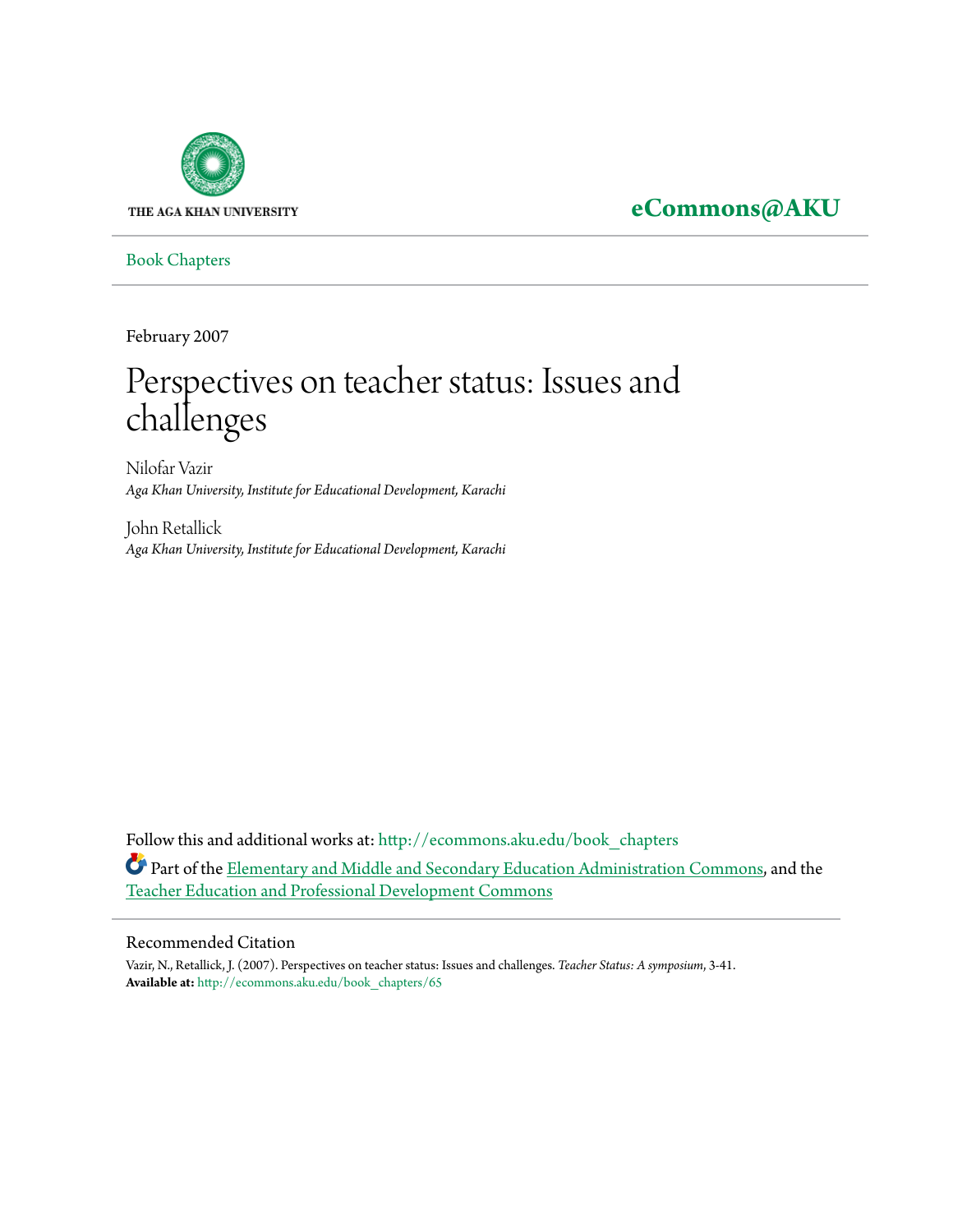#### Chapter 1

### **Perspectives on Teacher Status: Issues and Challenges**

*Nilofar Vazir, AKU-IED, Karachi, Pakistan John Retallick, AKU-IED, Karachi, Pakistan* 

# **Introduction**

Teaching and learning are fundamental elements of human societies. The desire and necessity for education is inherent in all human beings and modern societies have established schools to facilitate this process. In fact, the very survival and advancement of humanity depends on the ancient and noble profession of teaching.

The importance of teachers and the societal expectations placed on them can be seen in the formidable task of translating into reality the vision outlined in the 1990 World Declaration on Education for All (EFA) and reaffirmed in the 2000 Dakar Framework for Action. Teachers are at the forefront of the struggle to achieve EFA goals. Furthermore, the constitution of UNESCO adopted in London on 16 November 1945 begins with these words: "Since wars begin in the minds of men, it is in the minds of men that defences of peace must be constructed". This underlines the importance of teaching in the modern world as well as the importance of fostering a competent and motivated teaching force, since the values of peace must be taught and learnt (Sheikh & Iqbal, 2003).

The development of an effective education system in Pakistan has been marked by a slow growth pattern. There are many reasons for this though an important one is that the pivotal role of teachers as key players in the development of a quality education system has not been sufficiently recognized. Teachers have not been regarded as an essential factor in the quality of education and the prominent and respectable position that teachers once held among the masses has been undermined. Whilst it is accepted that there are many hard-working and dedicated teachers in schools in Pakistan, the situation is such that their efforts are largely unrecognized because the overall status of teachers is low.

From a historical perspective, there has been a continuous downgrading of the status of teachers in Pakistan over the past thirty years or so. Nowadays, teaching in Pakistan is generally characterized by low efficiency and weak performance due to low self-esteem, inadequate salary structures, shortage of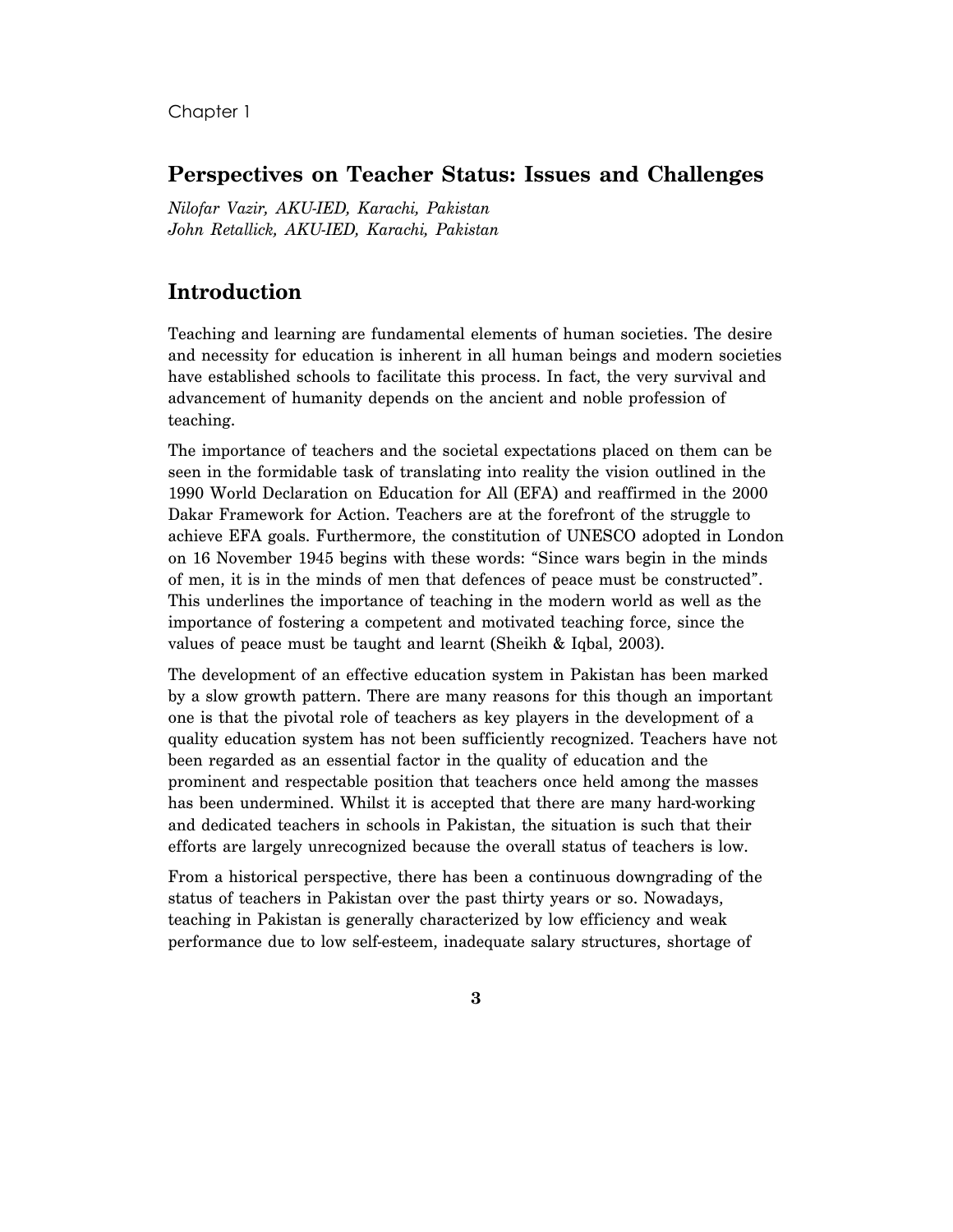teachers at all levels of education, an over-crowded curriculum and lack of subject content knowledge. Inadequate preparation of prospective teachers is a major issue in maintaining standards and ensuring the quality in education. Abbasi and Khokar (1994, p. 1) state some reasons for despair: "teacher training suffered due to an insufficient training system, multi-grade classrooms taught by a single teacher, over-crowding in classes, lack of equipment, short supply of textbooks and lack of proper physical facilities."

The authors further contend that some of the over-arching issues and problems are:

- heavy theoretical training;
- imbalance of distribution of staff with particular reference to males and females and rural-urban distribution;
- inadequately staffed, managed, equipped and monitored institutions;
- lack of optimizing lessons and gains from foreign-aided programs;
- insufficient and loose collaboration, coordination and communication among the various departments; and,
- lack of policy analysis and strategic planning, implementation and evaluation.

A move from the dominant conventional training to open learning approaches, a need to motivate the teaching force, and adequate research to inform alternatives for effective training are all urgently required. From an international perspective, Hargreaves and Earl (1996) explain that such shortcomings can be addressed if certain features of schools are made more conducive for teachers and teaching, such as the nature of the act of teaching, the concept of teacher thinking and the pedagogical influences on student learning. Amidst all the challenges, teachers survive conflicting pressures and have the potential agency for bringing about change. Although there are constraining structures within which teachers and others must operate, there is an enduring optimism that once teachers understand the oppressive conditions they can be empowered to fight against them and transform education (Gore, 1993).

The purpose of this paper is to raise various perspectives on teacher status along with some issues and challenges. The position we take is that the status of teachers and teaching in Pakistan is unacceptably low and must be enhanced if the overall quality of school education is to be improved. It is widely known that there are serious problems in school education, particularly in the government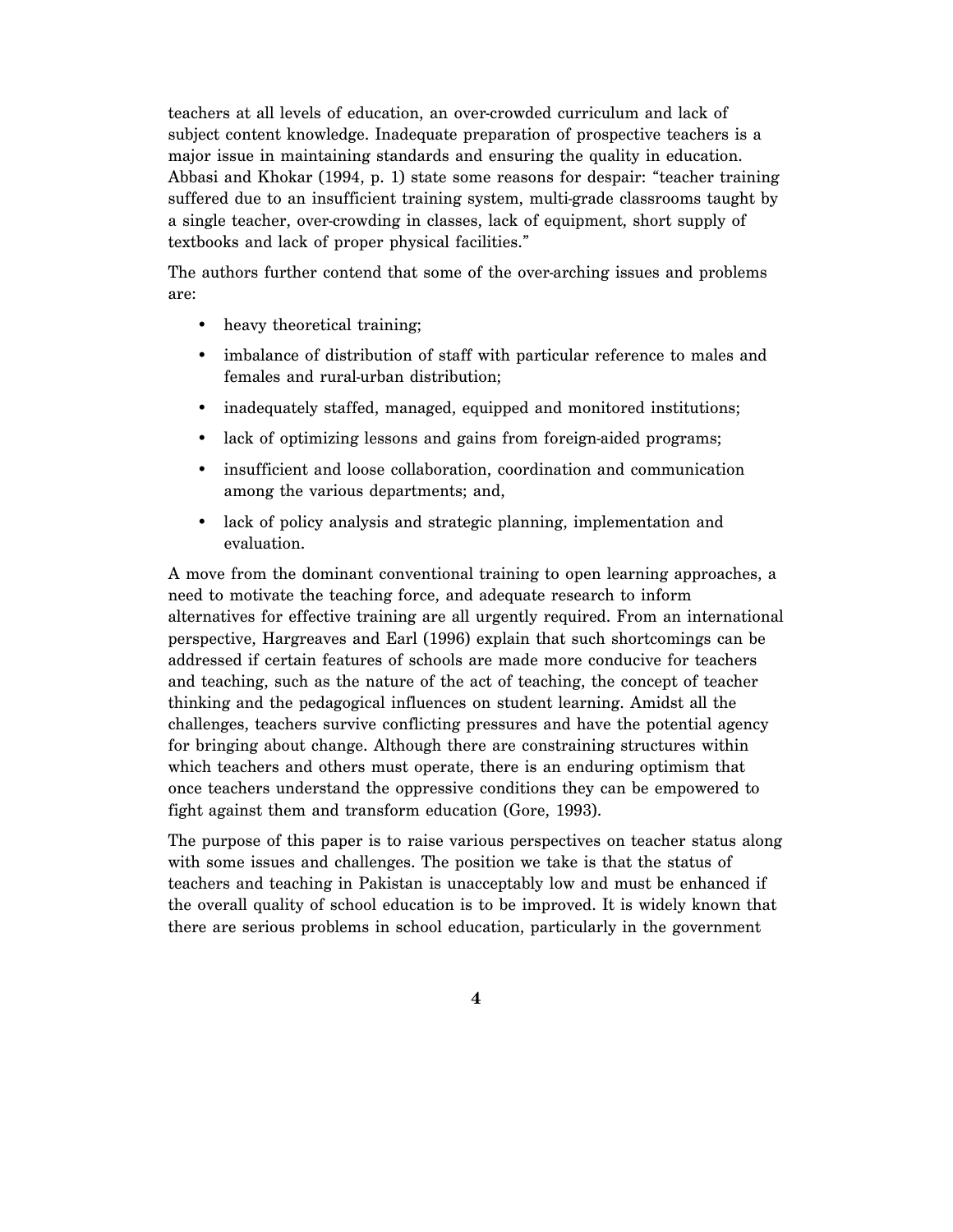sector and in rural areas (Khan, 2005). We wish to argue that an important path to reform is to enhance the status of teachers.

## **The Meaning of Teacher Status**

The status accorded to teachers has a significant impact on the composition of the teaching force and the quality of teaching. Attracting skilled and committed individuals and retaining them in the teaching profession is a prerequisite for ensuring high quality education. The ILO/UNESCO (1966) recommendation concerning the status of teachers defines 'status' in the following words:

The expression "status" as used in relation to teachers means both the standing or regard accorded them, as evidenced by the level of appreciation of the importance of their function and of their competence in performing it, and the working conditions, remuneration and other material benefits accorded them relative to other professional groups.

Status is a relative term and can only be assessed in relation to its environment and the dynamics of society. The status of the teaching profession cannot be considered in isolation from the status of the education system in general. Differing concepts of education influenced by different cultural traditions also affect the status of teachers.

The ILO/UNESCO recommendation puts forth the following guiding principle for the status of teachers:

The status of teachers should be commensurate with the needs of education as assessed in the light of educational aims and objectives; it should be recognized that the proper status of teachers and due public regard for the profession of teaching are of major importance for the full realization of these aims and objectives.

Arising from the definitions, there are various perspectives on teacher status that will help to illuminate the issue. These include teaching as a profession compared with other professions, the social and economic status of teachers relative to other occupations and the extent of involvement of teachers in educational decision-making.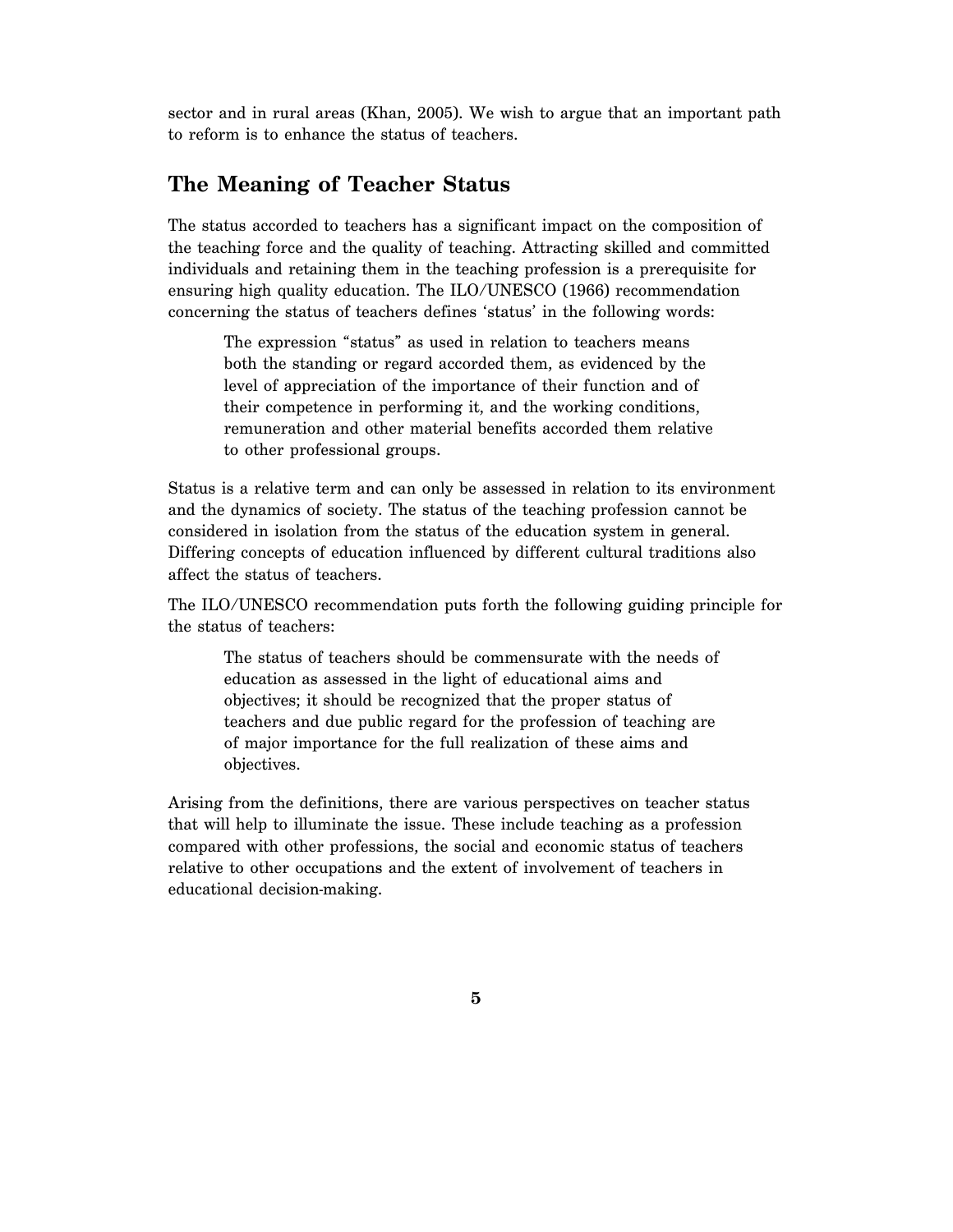# **Teaching: Is it a Profession?**

A profession is considered to be a vocation founded upon prolonged and specialized intellectual training which enables a particular service to be rendered. The term profession has been traced to sixteenth-century England where it probably referred primarily to divinity, law and medicine. Over the ensuing centuries other occupations have come to be regarded as professions and those who study the development and nature of professions tend to agree that certain criteria distinguish professions from other endeavours. These criteria include:

- Knowledge based on scientific theory
- An orientation to provide service
- A unique function
- Control over standards of education and training
- An extended period of professional socialization
- Some form of licensure or certification
- Licensing or certification boards staffed by members of the profession
- Influence over legislation related to the profession
- Relatively high prestige, earning potential, and power
- Relative autonomy
- Norms of practice or professional ethics
- Strong sense of professional identification by members
- Involvement based on career commitment

(Carr-Saunders & Wilson, 1962, pp. 199-202, cited in Duke, 1990).

Does teaching satisfy the criteria of a profession? A consideration of the above criteria suggests that teaching is only a quasi-profession because it does not meet all the criteria to the same extent as other professions such architecture, engineering, law or medicine. Duke (1990) however, suggests that an historical review of the criteria indicates that teaching has steadily progressed towards a greater degree of professionalization. It is also evident that more progress has been made in some countries around the world than in others.

The basic aim of teaching is to promote learning. Whilst that appears to be a simple proposition, it is actually a complex issue. The complexities arise from the varied conceptions of education, learning and other functions of schooling. Hence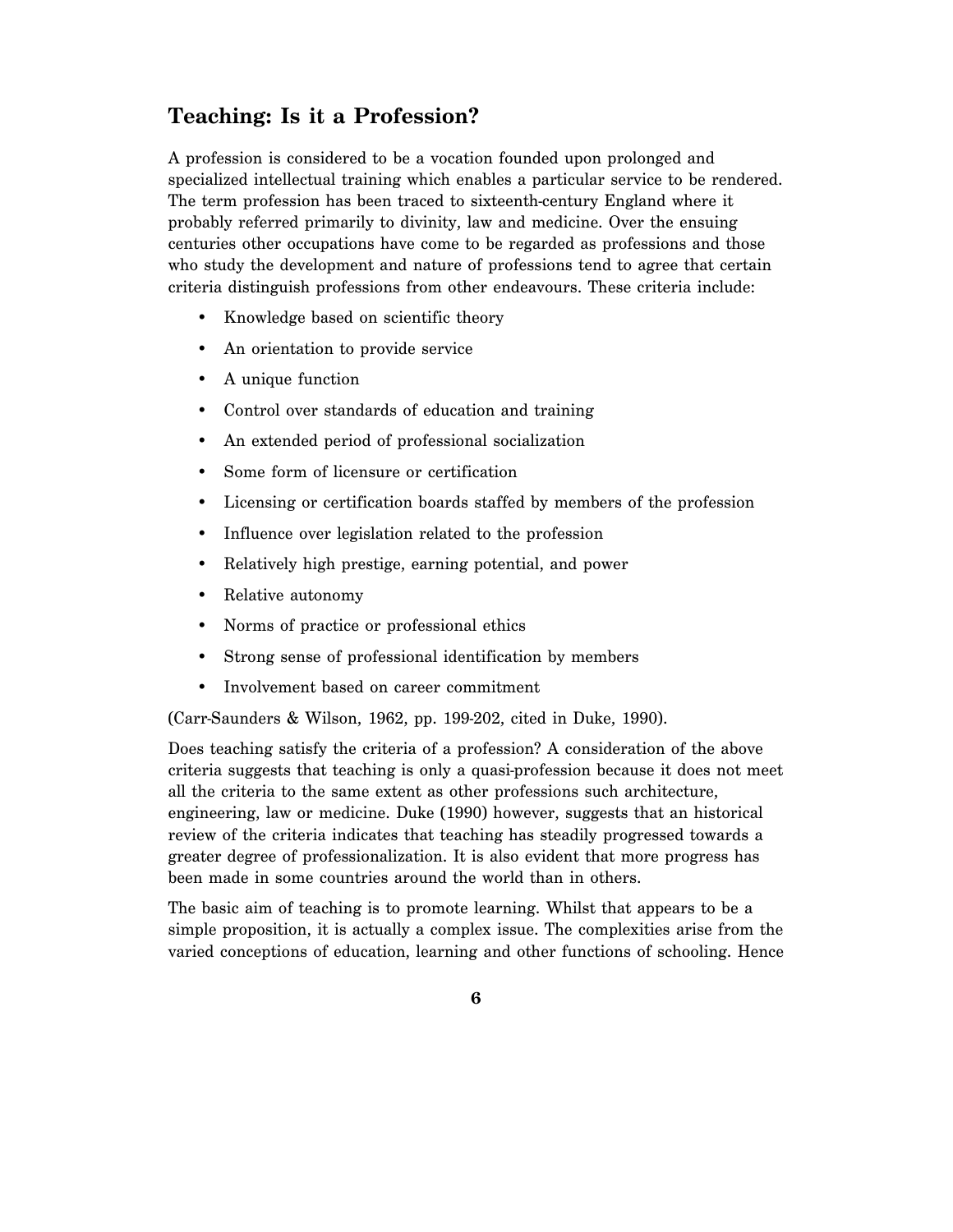the debate continues; what is worth learning and who is to determine what is worth learning? What is the purpose of schools and who is to decide what schools are for? What should teachers teach and how should they teach? In considering such questions a variety of perspectives on teaching unfold and uncertainties about the precise status of teaching as a mode of employment continue.

Teachers get paid for what they do. In that sense they are professionals rather than amateurs, and are entitled to be regarded as members of a profession. However, the words 'profession' and 'professionalism' can be interpreted in different ways. First, it does not follow from the fact that people get paid for what they do, that they are professionals. Second, those who have achieved 'professional' standards in some sphere of paid employment e.g. plumbers or carpenters, are not necessarily regarded as professionals.

From the perspective of professional education, Carr (2003) argues that the role and status of 'reflection' as a form of knowledge in teacher education and training may raise doubts about a very precise analogy between teaching and say, medicine. For instance in professional curriculum content, although there is no doubt that at least some teachers require scientific knowledge no less than doctors, there may be important differences between the ways in which such knowledge is utilized or implicated in the enterprises of medicine and education.

Teachers need more or less advanced knowledge in order to have *content* to teach their students, whereas doctors need knowledge (such as anatomy or physiology) to *enable* them to treat their patients. Whereas the enabling knowledge that doctors need is usually acquired in the professional academy, the content knowledge that teachers need is mostly acquired prior to entry to professional education and training - either through general secondary education (in the case of many primary teachers) or in the course of pre-service university study (in the case of many secondary and some primary teachers). Hence, teachers need professional courses not so much to know *what* to teach but more to know *how* to teach. On this view, the knowledge that teachers acquire in the academic contexts of professional training is somewhat like the scientifically informed technical know-how that doctors acquire in medical school.

However, in teacher education and training the practical knowledge and expertise of teaching is *not* obviously of the scientifically grounded technical kind upon which medical expertise is based. Most so-called 'teaching skills' are probably better regarded as qualities of ordinary human communication rather than as the results of scientific inquiry. Such considerations serve to reinforce the view in teacher education and training that the expertise of teachers is best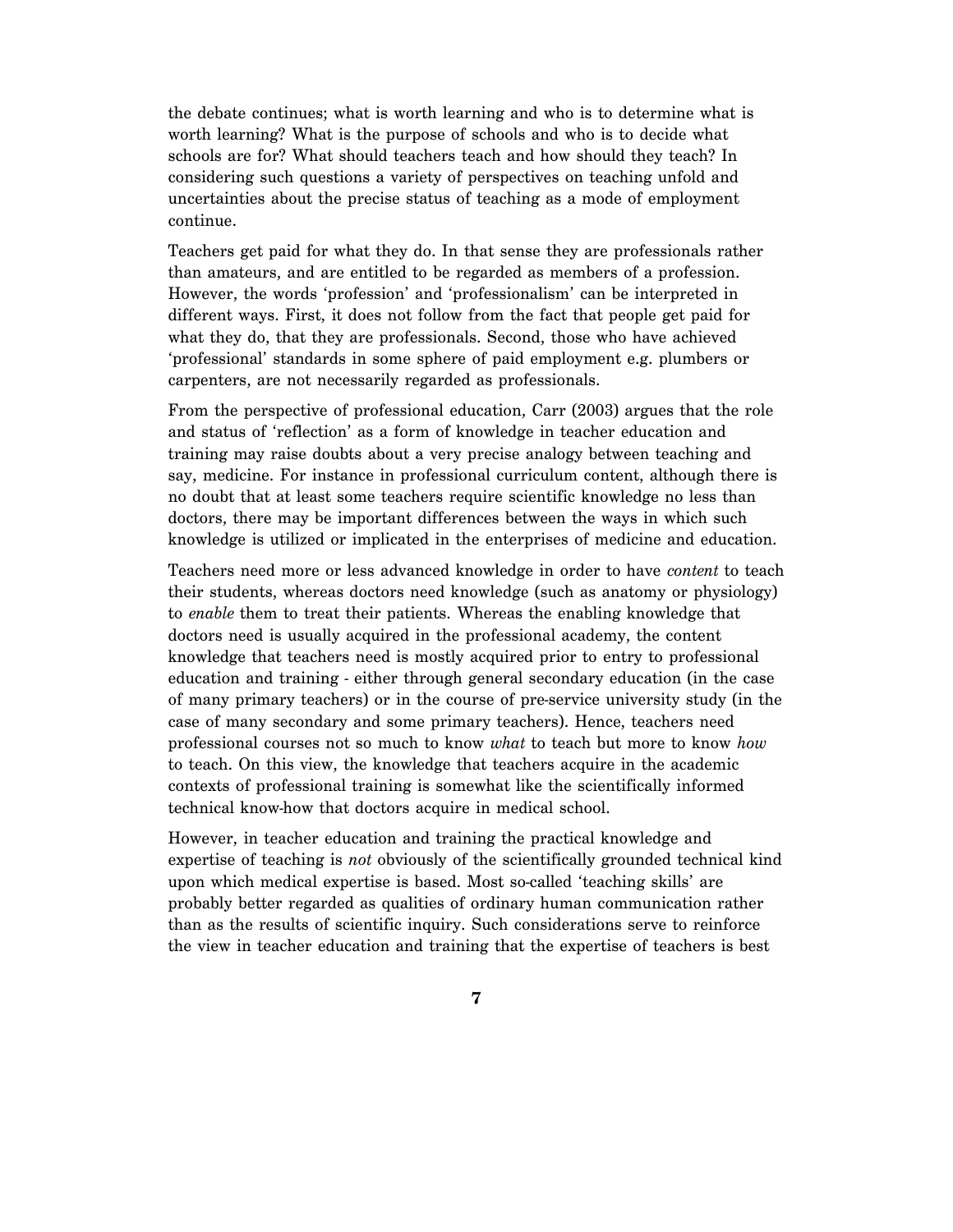acquired by a 'hands-on' practical apprenticeship in the way of a trade rather than a profession.

It is often argued that policy and curriculum formulation is not the concern of teachers and that their role is the transmission of what is considered to be socially and economically useful by those to whom they are accountable. This viewpoint threatens to 'de-professionalize' teaching, and reduce it to a 'whitecollar job' rather than a profession in the sense of medicine or law. Sadly, this perspective has been widely influential in contemporary conceptions of education and teaching, especially in Pakistan. Various groups have been inclined to blame a wide range of contemporary social and moral evils on the failure of teachers to transmit 'traditional' or 'socially acceptable' values to students and hence they are said to be unprofessional.

In this light, although the use of 'professional' and 'unprofessional' – of a job well or badly done is applicable to any occupation, it does not follow that any occupation may be regarded as a profession. Thus, although we can speak of teaching as an activity conducive to professional or unprofessional performance, in Carr's (2003) view it is an open question whether teaching can or should be regarded as a profession.

Whilst we agree with Carr's position, we would argue that every effort should be made to enhance the professionalism of teachers so that teaching will emerge in the future as a highly regarded profession with similar status to other well established professions.

# **Social and Economic Status of Teachers**

An important criterion in determining the professional and academic status of teaching is that its members should have acquired a sound background of general education, subject matter specialization and effective preparation in the methods and techniques of teaching. The academic status of teachers refers to the prestige which teachers enjoy by virtue of the education they have received in schools and colleges, their professional competence and their personal commitment to and care for their students. Other things being equal, the higher the level of education a teacher has received, the higher his/her academic status.

### **Social Status**

Though social status is a complex phenomenon, the following elements may enable us to gain a perspective on the social status of teachers in Pakistan.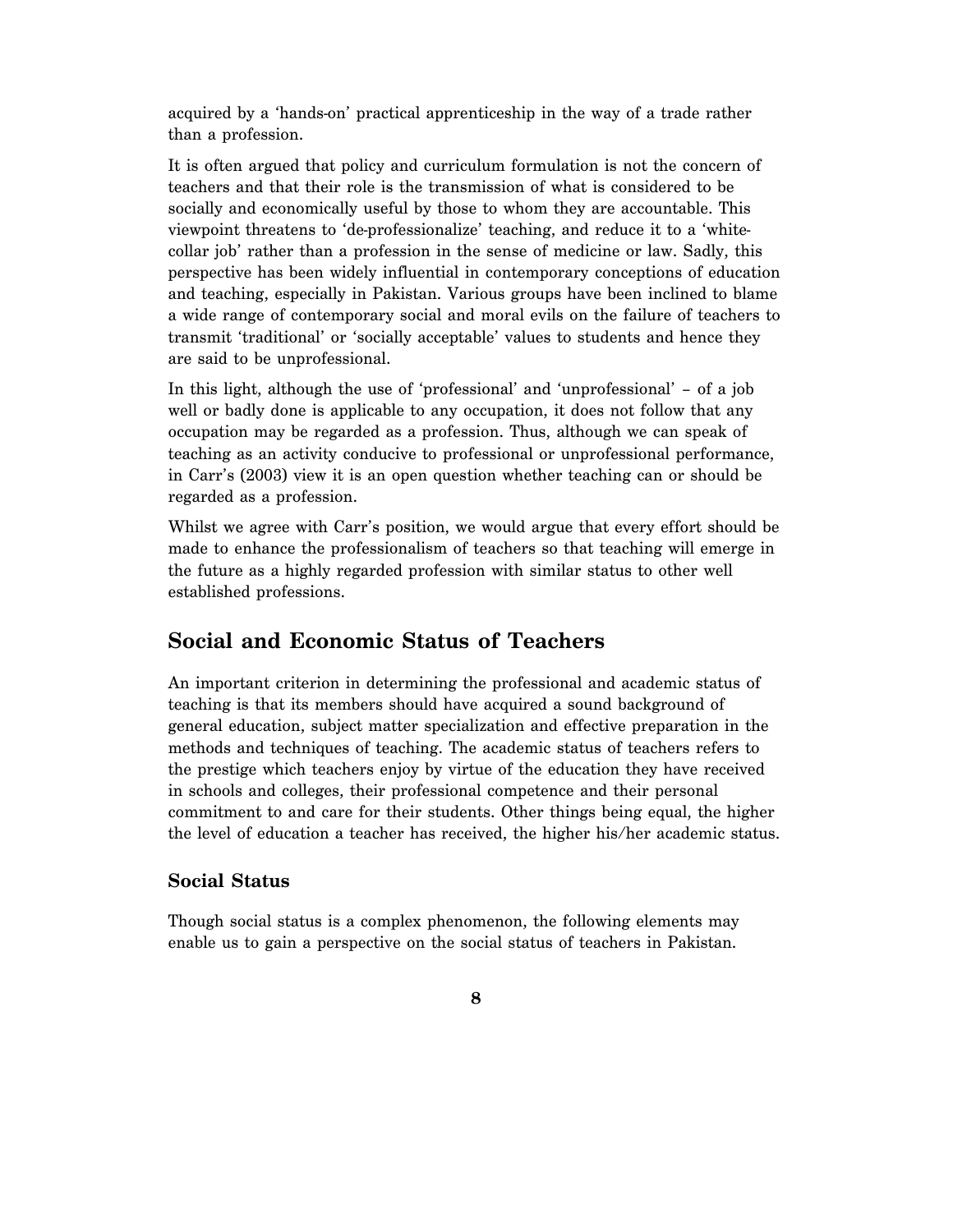**Professional pride.** Above all else, it is the pride with which teachers regard their own profession that helps determine their status. A profession is what its members make of it. If they hold it in high esteem and are proud of belonging to it, they will guard its interests and standards. It is the authority and the power of the profession which gives it social status. In Pakistan, teachers are generally perceived to have less authority and power as compared to other occupational groups such as Police, Customs Department, Revenue Department, Central Superior Services (CSS) Officers, etc. and hence they lack professional pride.

**Values of commitment and honesty.** Teachers' commitment to their work is a major factor in determining the social status of teachers as ascribed to them by the community, parents and students. Whilst there are many highly committed teachers, it is widely known that some teachers in rural schools do not attend school regularly. As a result, the students and the community do not accept them as good teachers. A number of factors can be attributed to the syndrome of teachers' absenteeism though a lack of professional commitment would be an important one.

A great misfortune in the immediate past in Pakistan has been a lack of honesty in personal, professional and public life. A pre-requisite for enhancing professionalism is an improvement in the standards of honesty and integrity and on this basis other reforms will be made. If this is not forthcoming the nation cannot achieve the objective of a citizenry that looks upon personal honesty as the basis of self-respect and that views professional positions and public offices as sacred trusts (Quddus, 1990).

**Degree of public recognition.** Public recognition of the service rendered by teachers is reflected, among other things, by national awards and by teachers being invited to serve on national committees and commissions. Teachers in Pakistan are rarely given representation in administrative, developmental or legislative bodies. Teachers' social status is not something which can be enhanced solely through legislation. What is needed is a two-track approach which provides teachers with effective training, decent working conditions and remuneration and which at the same time demands unswerving commitment and dedication from them (Zafar, 1966, p. 139).

Though these elements of social status appear to be negative, there are also some quite positive images of teacher pride and commitment that are largely unrecognized and hence unrewarded. It is worthwhile to highlight these to provide a balanced picture. For example, the initiatives of various professional associations such as MAP, SPELT and SHADE (see Baber, Sarwar, & Safdar, 2005) have been achieved through extraordinarily high levels of commitment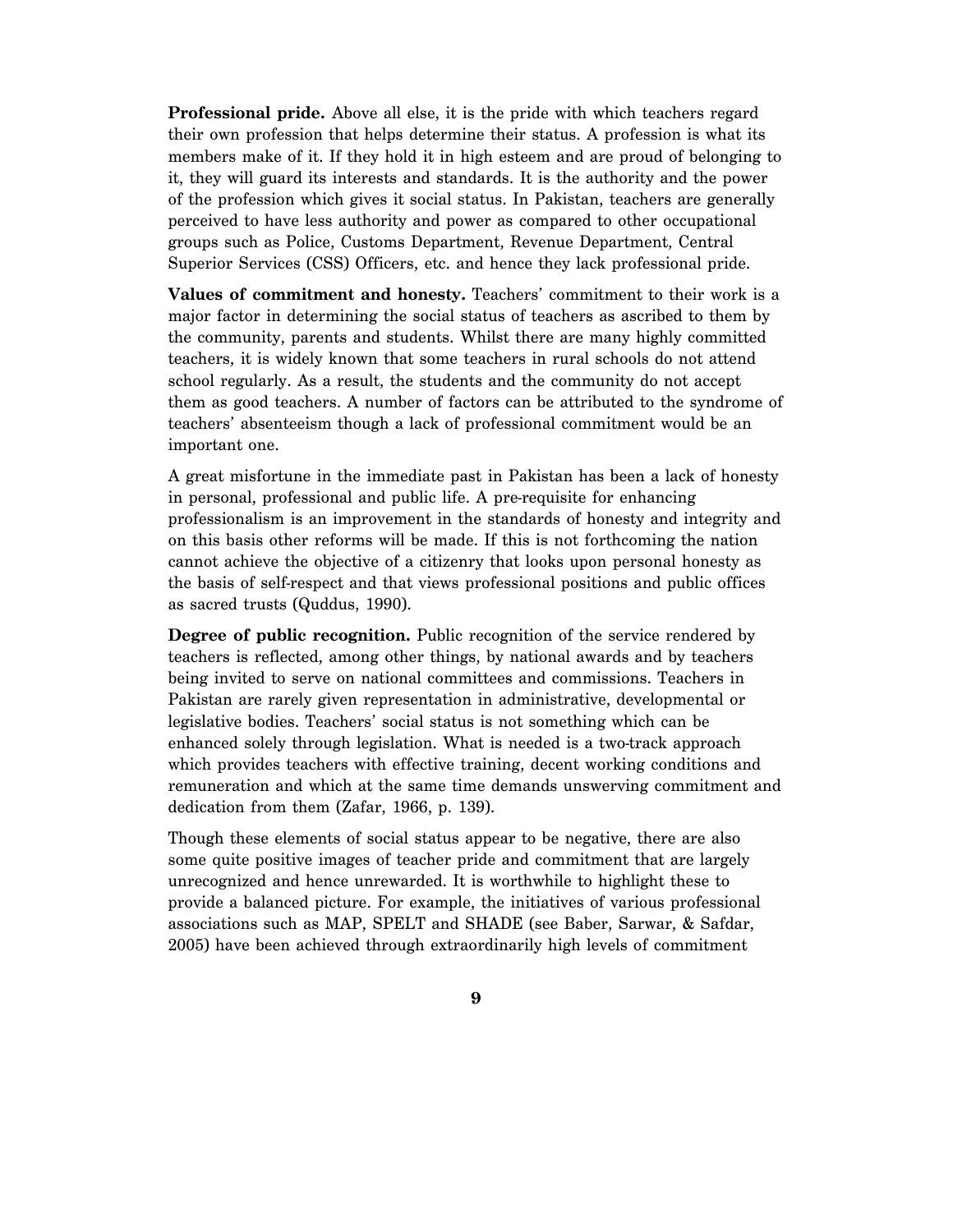from some teachers and teacher educators throughout Pakistan. These and other associations are engendering pride in teaching and improved public recognition and deserve to be supported and fostered to grow.

### **Economic Status**

Income or salary clearly forms a very important aspect of economic status. Teachers are generally lowly paid and in the prevailing economic circumstances the woefully underpaid "makers of the nation" have often been driven to desperate measures to push their urgent demands. There are reports that female teachers employed by small scale private primary schools are notoriously underpaid. The remuneration paid to teachers serving in Non-formal Basic Education (NFBE) schools, Mosque Schools or Adult Literacy Centres is generally very low and there is little job security. Although many teachers living in urban areas have to travel to and work in rural areas, they are normally not offered any monetary incentive or hardship allowance.

There are thousands of graduate and undergraduate teachers in the secondary schools who have long been struggling to make both ends meet while facing up to the responsibility of a difficult and demanding job. Enveloped as they are in the misery of distressing circumstances they cannot possibly rise to the professional status that, in principle, should be theirs. Reminders of their high station and noble mission can hardly serve as substitutes for reasonably respectable emoluments. Character building which is the basic aim of education cannot conceivably be achieved through the agency or influence of teachers who are constantly oppressed by the trials and hardships of a deplorably underpaid career.

Bright young people are not choosing teaching as a career because the conditions of life and work in the primary and secondary schools in Pakistan are, to say the least, unattractive. While it is true that there is, on the whole, a considerable shortage of able and qualified teachers to fill the growing requirements of education at all levels, it is equally true that without adequate improvement in salary scales for teachers the better or even tolerable types of recruits will not be drawn to the teaching profession. Without improving the quality of teachers the numerical expansion of schools is extremely unlikely to meet the needs.

Alongside of expanding facilities for training it is clearly necessary to take steps, at the national level, to provide for some modest improvement in the hiring and working conditions of primary and secondary school teachers. In some cases we continue to pay less to teachers than to any other ordinary functionaries and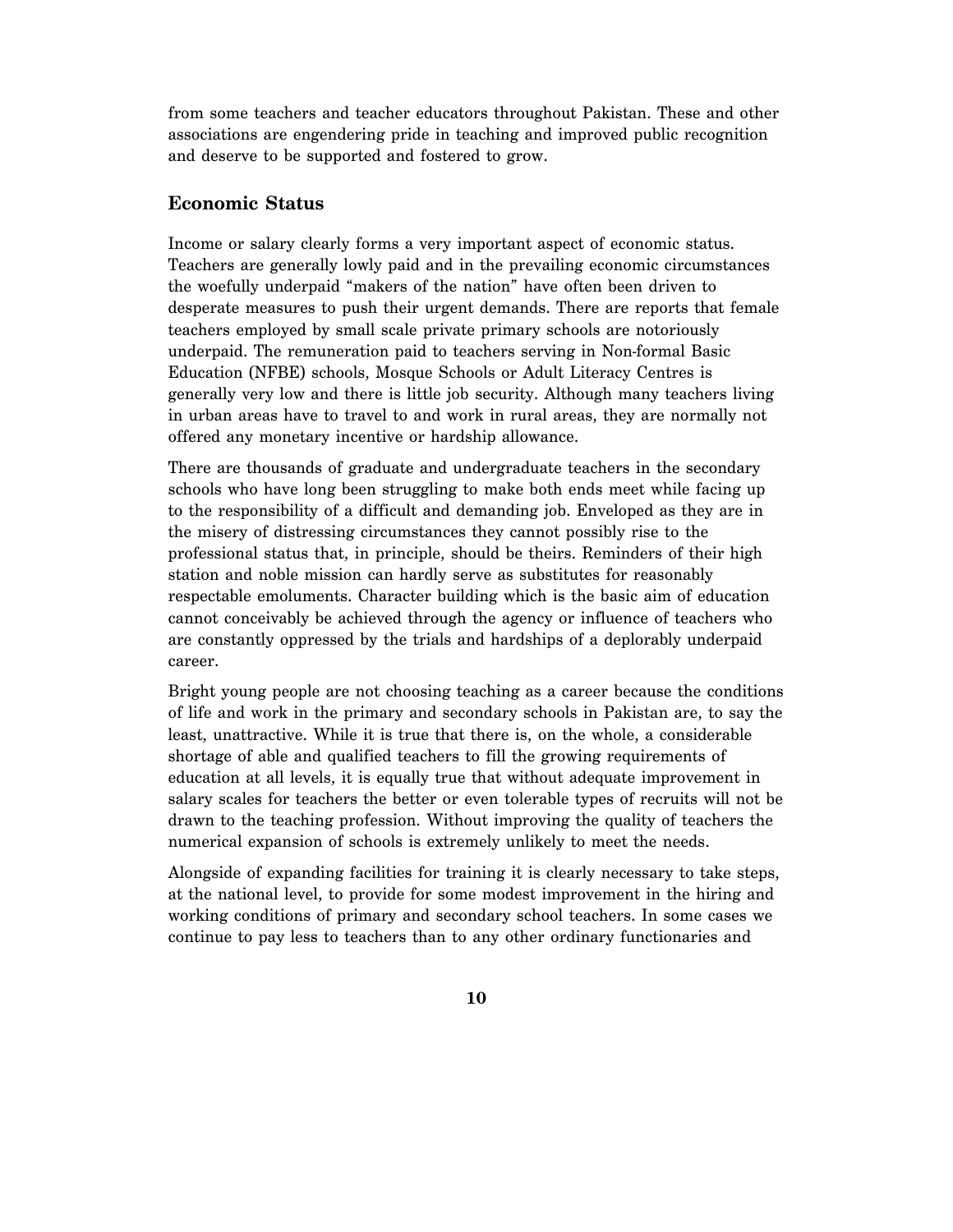there is obviously need for a saner, more informed attitude to educational problems. Much can sometimes be made of a mere numerical increase in training institutes or the number of teachers turned out by the various training centres. The important thing is to ensure that those employed as teachers are indeed enabled to give of their very best in reasonably satisfying conditions.

No less important is consideration for improving the lot of teachers responsible for higher education, as much is expected of the university teacher – a high degree of professional competence and great deal more hard work than at present. It is important, therefore, that teachers be given emoluments sufficient to keep them reasonably contented and amenities to provide an atmosphere conducive to creative academic life. Such amenities should include adequate residential accommodation, proper medical care, and pension or contributory provident fund. University teachers should also be granted leave for advanced study and research, if their performance has indicated that such leave will be properly utilized. This should prove beneficial to the university as well as to the teachers.

# **Involvement in Educational Decision-making**

The ILO/UNESCO (1966) recommendation concerning the status of teachers emphasizes that the teaching profession should enjoy academic freedom in the discharge of its professional duties, through participation in educational decisionmaking. It should be given a central role in the:

- Choice and selection of teaching materials and teaching aids.
- Selection of textbooks and application of teaching methods.
- Involvement in the development of new courses/textbooks.

In Pakistan, teachers have very little involvement in such matters as policy development, the process of curriculum development or writing of textbooks etc. These decisions are made by high officials or senior experts, many of whom might never have taught at the school level. However, an initiative was made to review the curriculum in the Middle School Project (1994-2004) in which teachers were involved in designing the textbooks but, unfortunately, they were never used because of late submission to schools. Again in this area, there is considerable room for improvement as a means of enhancing the status of teachers.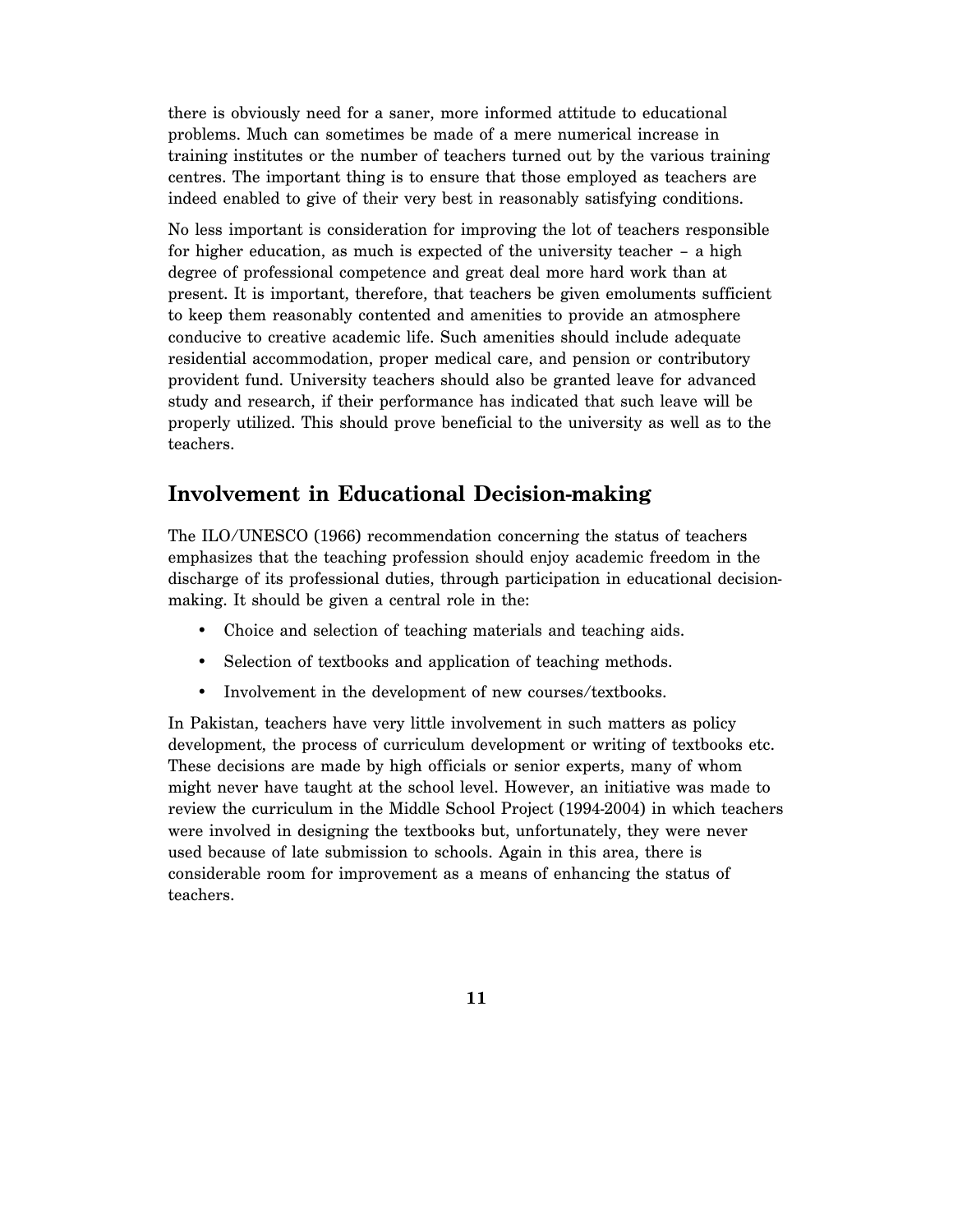# **School Education in Pakistan**

The context for this paper is school education in Pakistan. School education comprises four levels; primary (1-5), middle (6-8), secondary (9-10) and higher secondary (11-12) and there is a diverse range of schools including government, NGO and private for-profit schools as well as *madrassas*. It has been estimated that approximately 80% of children going to primary school in Pakistan are attending government schools while in rural areas it may be as high as 97% (Rashid, 2001).

According to the constitution of Pakistan, school education is generally a provincial responsibility though the Federal Government exercises considerable control through national policies and programmes. The status of teachers is well summed up by Rizvi and Elliot (2005) when they state: "…government primary schools in Pakistan are characterized by large numbers of under-educated, undertrained, underpaid and, most important of all, undervalued government primary school teachers…" (p. 35).

Whilst the problems of school education in Pakistan have been well documented over many years, a reminder of some of the issues was given at a recent seminar (9 June, 2006) when Dr Syed Irtefaq Ali, former Vice-Chancellor, University of Karachi highlighted the deteriorating condition of education in the country. Ali (2006) said there were 328,829 schools in the country but 17% of these had no roofs, 39% were without drinking water, 62% without electricity, 50% without toilet facilities and 46% didn't have boundary walls. He added that there were 30,000 ghost schools, 40% of children did not go to school while the dropout rate was 45%. Another speaker at the seminar, Dr Manzoor Ahmed, former Vice-Chancellor, Hamdard University, "was critical of the centralization of education and emphasized that bureaucratization of education should be abolished forthwith, adding that the trend had harmed the education system" (Ahmed, 2006).

At the time of establishment of Pakistan in 1947 most teachers were employed on an ad hoc basis and they not only continued service but were promoted in the following years again on an ad hoc basis. No uniform method of selecting teachers on lower levels was devised and no training facilities for them were provided on a nation wide scale. The methods of teaching and examination too are what they were several decades ago.

From the beginning the private sector had a major share in providing education through schools at various levels. Private schools were run by societies motivated by the cause of promoting education as well as by individuals making their living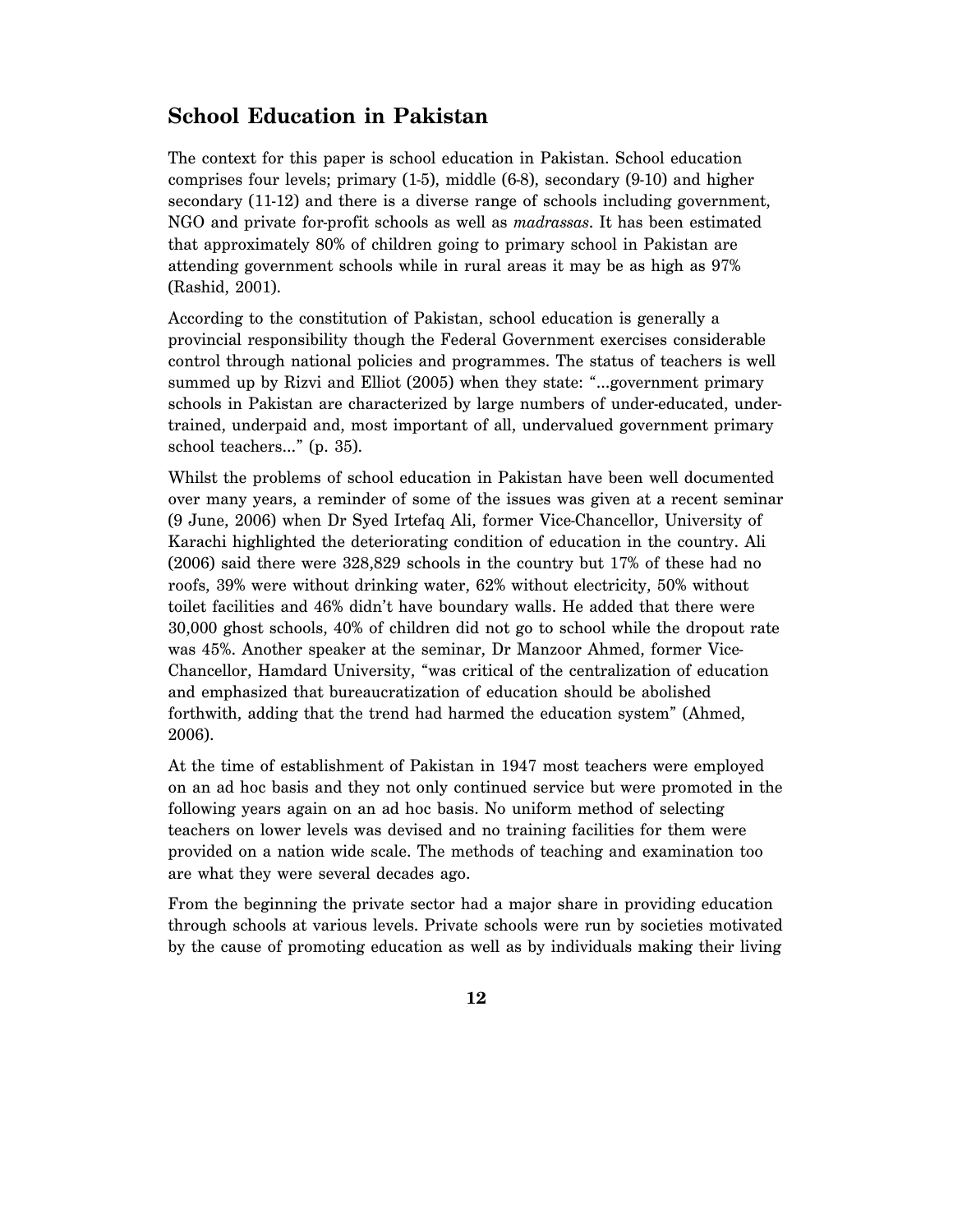through teaching. No detailed figures about the share of private owners and societies are available, but the breakdown between the government and private sector is known. Qaisrani & Sarfaraz (1998, pp. 177-178) point out that the government owned 4 per cent of primary schools, whereas the private sector owned 43 per cent of these schools. The figures for ownership of middle and high schools were 3 per cent and 9 per cent for government, and 47 per cent and 83 per cent for the private sector respectively. The rest of the schools, i.e., 53 per cent of primary schools, 50 per cent of middle schools, and 8 per cent of high schools, were run by various local bodies. Since the government was not able to meet the educational needs of the population with its given resources, the private sector continued to play an important role in providing education.

One important change that took place over the years was the greater role of the private sector in providing education at higher levels, and the increased involvement of government in primary and middle level education. Before 1972, the government owned 93 per cent of primary schools and 88 per cent of middle schools, and the private sector operated 40 per cent of high schools and 51 per cent of colleges. The role of local bodies declined significantly during this period and the share of educational institutions managed by them came down to less than 10 per cent in the case of primary and middle schools and colleges, and 26 per cent in the case of high schools. Due to the nationalization of educational institutions in 1972, the role of the private sector and NGOs for provision of education was briefly interrupted, but they resumed their functioning in 1979 with the result that, by 1990, 5000 educational institutions were being run by non-government enterprises and organizations to provide education from the primary to university level.

Due to lack of availability of any reliable research and documentation regarding the role of non-government enterprises and organizations, it is not possible to draw a detailed map of NGO involvement in education between 1947 and 1990. Some insights based on qualitative studies present the following picture of NGO schools:

- The majority of schools run by NGOs are located in urban areas, and less than 50 per cent of these schools are owned by NGOs.
- A large number of teachers in these schools lack training and earn a salary much below that of government school teachers, with longer hours of work.
- The teacher-student ratio in these schools is mostly between 1:20 to 1:40, which is much better than the teacher-student ratio in most of the government schools.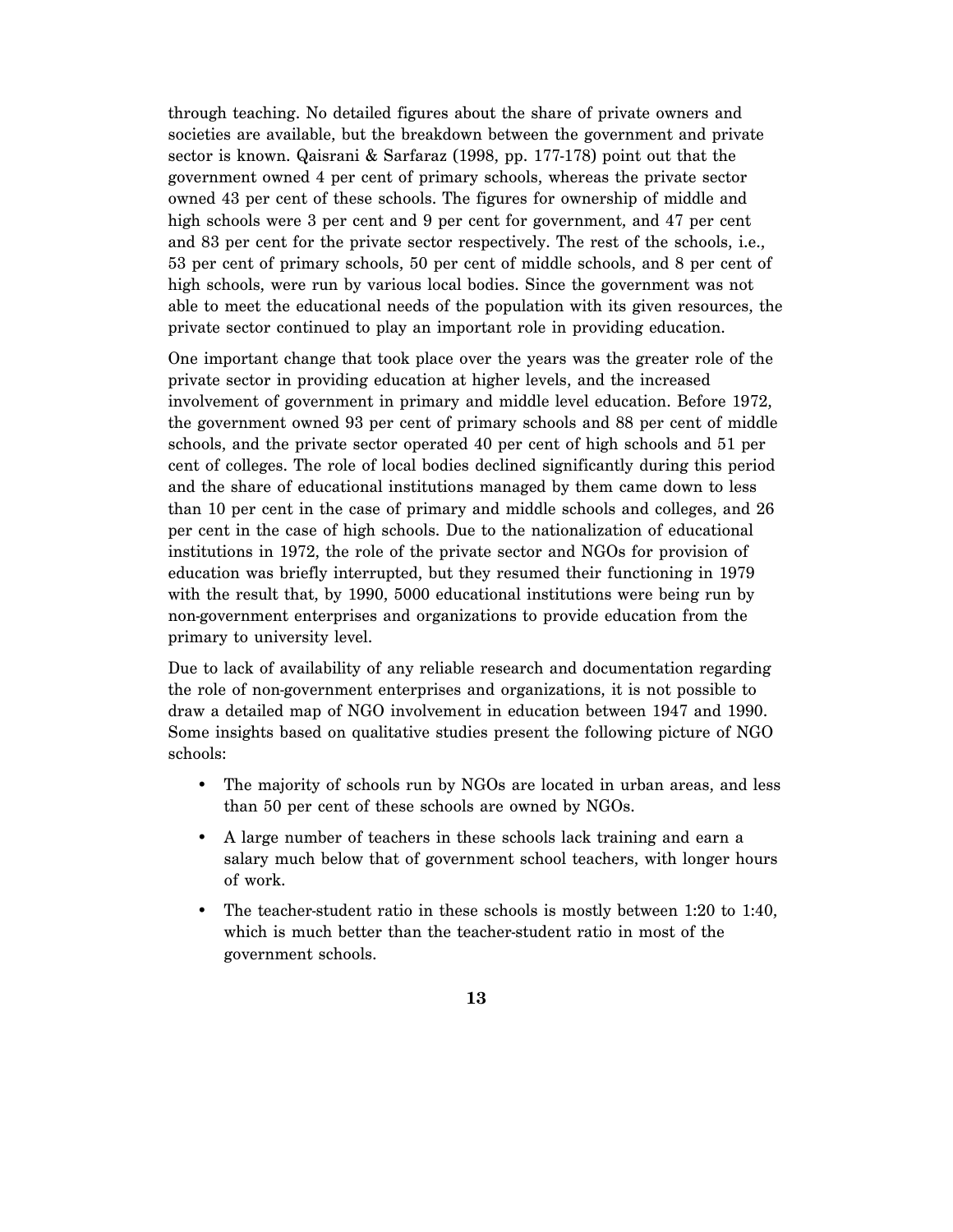• The minimum fee charged in these schools is Rs. 50 per month, which shows the community's capacity to avail of fee-based services, provided they are reasonable.

### **Profile of Teachers in Pakistan**

Teaching is one of the largest professions in the country with more than 1 million people employed including about 0.6 million in public sector Pakistani schools, colleges and universities and the rest in the private sector. Tables 1 to 4 show the number of teachers employed by level, gender and location (2004-2005).

|                              | <b>Urban</b> |        |         | Rural   |         |         | Total   |         |              |
|------------------------------|--------------|--------|---------|---------|---------|---------|---------|---------|--------------|
| Level                        | Male         | Female | Total   | Male    | Female  | Total   | Male    | Female  | <b>Total</b> |
| Primary*                     | 36,150       | 35,603 | 71,753  | 179,239 | 90,144  | 269,383 | 215,389 | 125,747 | 341,136      |
| Middle                       | 8,867        | 12,322 | 21,189  | 49,558  | 40,516  | 90,074  | 58,425  | 52,838  | 111,263      |
| High                         | 34,706       | 30,015 | 64,721  | 73,823  | 22,748  | 96,571  | 108,529 | 52,763  | 161,292      |
| Higher Sec                   | 5,205        | 5,941  | 11,146  | 9,936   | 3,788   | 13,724  | 15,141  | 9,729   | 24,870       |
| Inter<br>Colleges            |              |        |         |         |         |         | 1,122   | 587     | 1,709        |
| Degree<br>Colleges           |              |        |         |         |         |         | 8,562   | 6,306   | 14,868       |
| Post<br>Graduate<br>Colleges |              |        |         |         |         |         | 3,486   | 2,524   | 6,010        |
| Total                        | 84,928       | 83,881 | 168,809 | 312,556 | 157,196 | 469,752 | 410,654 | 250,494 | 661,148      |

Table 1: Public Sector

Table 2: Private Sector

|            | Urban  |         |         | Rural  |        |         | Total   |         |         |
|------------|--------|---------|---------|--------|--------|---------|---------|---------|---------|
| Level      | Male   | Female  | Total   | Male   | Female | Total   | Male    | Female  | Total   |
| Primary    | 8.242  | 50,718  | 58,961  | 13.079 | 23,040 | 36,119  | 21,321  | 73,758  | 95,080  |
| Middle     | 17,013 | 68,355  | 85,368  | 18,998 | 28,849 | 47,847  | 36,011  | 97,204  | 133,215 |
| High       | 24,461 | 72,108  | 96,569  | 9,542  | 12,360 | 21,902  | 34,003  | 84,468  | 118,471 |
| Higher Sec | 4,249  | 6,661   | 10,910  | 4,908  | 1,610  | 6,518   | 9,157   | 8.271   | 17,428  |
| Total      | 53,965 | 197,843 | 251,808 | 46,528 | 65,859 | 112,387 | 100,493 | 263.701 | 364,194 |

Note: Estimated by AEPAM @ 5% / Source: Federal Bureau of Statistics Division, 1999-2000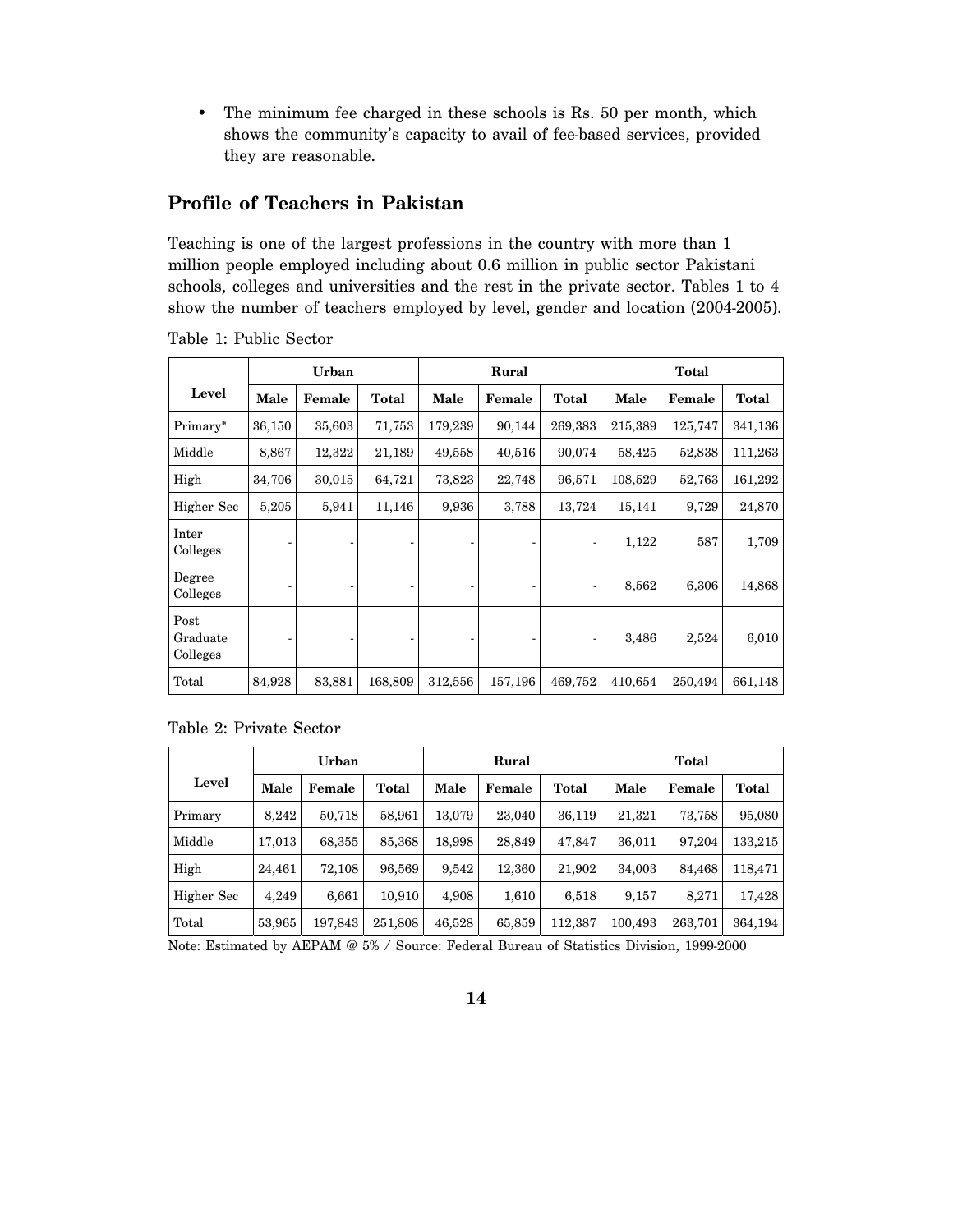|                    | Urban |        |       | Rural |        |        | <b>Total</b> |        |        |
|--------------------|-------|--------|-------|-------|--------|--------|--------------|--------|--------|
| Level              | Male  | Female | Total | Male  | Female | Total  | Male         | Female | Total  |
| Primary            | 829   | 2,813  | 3.642 | 6,085 | 4,193  | 10.278 | 6,914        | 7.006  | 13,920 |
| Middle             | 756   | 1,392  | 2,148 | 17    | 23     | 40     | 773          | 1,415  | 2,188  |
| High               | 955   | 1,368  | 2.323 | 20    | 7      | 27     | 975          | 1,375  | 2,350  |
| Higher Sec         | 384   | 248    | 632   | 21    | 3      | 24     | 405          | 257    | 656    |
| Degree<br>Colleges | 393   | 369    | 762   | 8     | 15     | 23     | 401          | 384    | 785    |
| Total              | 3,317 | 6,190  | 9,507 | 6,151 | 4,241  | 10,392 | 9,468        | 10,431 | 19,899 |

Table 3: Other Public Sector

Note: Other public sector means institutions not run by Ministry of Education or provincial education department

Table 4: Total (Public + Other Public + Private)

|                              | <b>Urban</b> |         |         | Rural   |         |         | Total   |         |           |
|------------------------------|--------------|---------|---------|---------|---------|---------|---------|---------|-----------|
| Level                        | Male         | Female  | Total   | Male    | Female  | Total   | Male    | Female  | Total     |
| Primary*                     | 45,221       | 89,135  | 134,356 | 198,403 | 117,377 | 315,780 | 243,624 | 206,512 | 450,136   |
| Middle                       | 26,636       | 82,069  | 108,705 | 68,573  | 69,388  | 137,961 | 95,209  | 151,457 | 246,666   |
| High                         | 60,122       | 103,491 | 163,613 | 83,385  | 35,115  | 118,500 | 143,507 | 138,606 | 282,113   |
| Higher Sec                   | 9,838        | 12,850  | 22,688  | 14,865  | 5,401   | 20,266  | 24,703  | 18,251  | 42,954    |
| Inter<br>Colleges            |              |         |         |         |         |         | 1,122   | 587     | 1,709     |
| Degree<br>Colleges           | 393          | 369     | 762     | 8       | 15      | 23      | 8,963   | 6,690   | 15,653    |
| Post<br>Graduate<br>Colleges |              |         |         |         |         |         | 3,486   | 2,524   | 6,010     |
| Total                        | 142,210      | 287,914 | 430,124 | 365,235 | 227,296 | 592,531 | 520,614 | 524,627 | 1,045,241 |

\* Including Mosque Schools

### **Teacher Education and Training**

In Pakistan, there are 90 Colleges of Elementary Education which offer teacher training programmes for Primary Teaching Certificate (PTC) and Certificate in Teaching (CT) to primary school teachers. For secondary school teachers there are 16 Colleges of Education offering graduate degrees in education and 9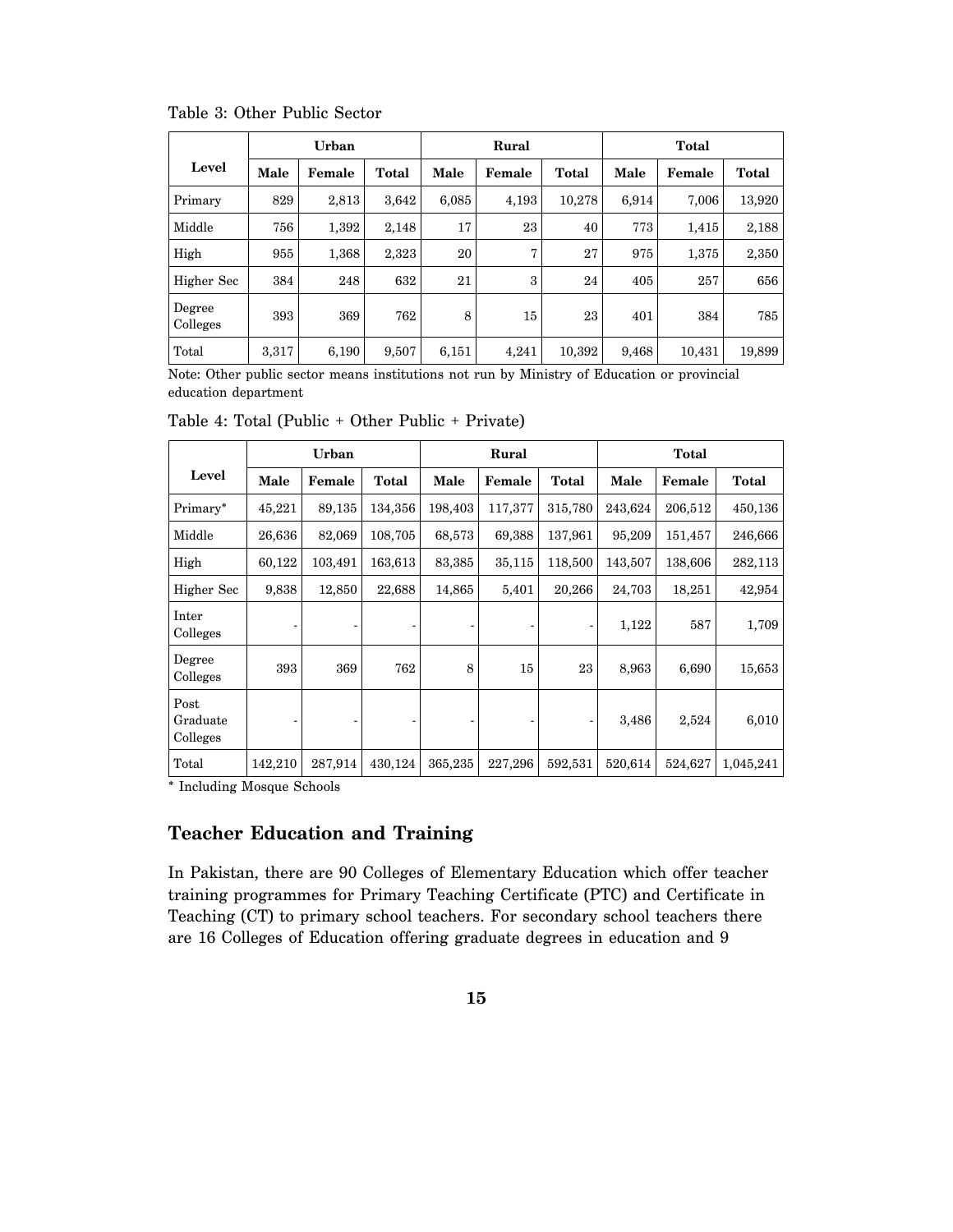university departments that train teachers at the master's level. There are only 4 institutions which offer in-service teacher training. Besides these, the Allama Iqbal Open University, Islamabad, offers a very comprehensive teacher training programme based on distance learning; its total enrolment is about 10,000 per annum of which 7,000 complete various courses every year.

Two issues are of central concern when considering teacher education and training in relation to the status of teachers. The first is that the development of teachers is generally viewed narrowly as 'training' rather than more broadly as 'teacher education'. Training implies the imparting of specific skills that teachers can use on a daily basis. Whilst that is necessary, teacher education is concerned with providing a critical understanding of the social and cultural contexts in which those skills are located so that teachers are able to question, analyze and reflect on their practices. Teacher education, inclusive of training, is necessary for the development of teaching as a profession and the enhancement of the status of teachers. Following from this, the second issue is the urgent need to review and update the curricular of teacher education institutions to make them more relevant to the needs of teachers and more current in terms of international developments in the field of teacher education.

| Provinces/Regions | Government | Private        | <b>Total</b> |
|-------------------|------------|----------------|--------------|
| Punjab            | 75         | 7              | 82           |
| Sindh             | 56         | 24             | 80           |
| <b>NWFP</b>       | 39         | 8              | 47           |
| Balochistan       | 28         | $\mathbf{2}$   | 30           |
| Federal Area      | 8          | $\overline{2}$ | 10           |
| <b>FATA</b>       | 5          | $\Omega$       | 5            |
| <b>FANA</b>       | 3          | $\mathbf{2}$   | 5            |
| AJK               | 13         | 3              | 16           |
| Total             | 227        | 48             | 275          |

Table 5: Teacher Education/Training Institutions in Pakistan (2004-05)

Source: Academy of Educational Planning and Management, Ministry of Education, Government of Pakistan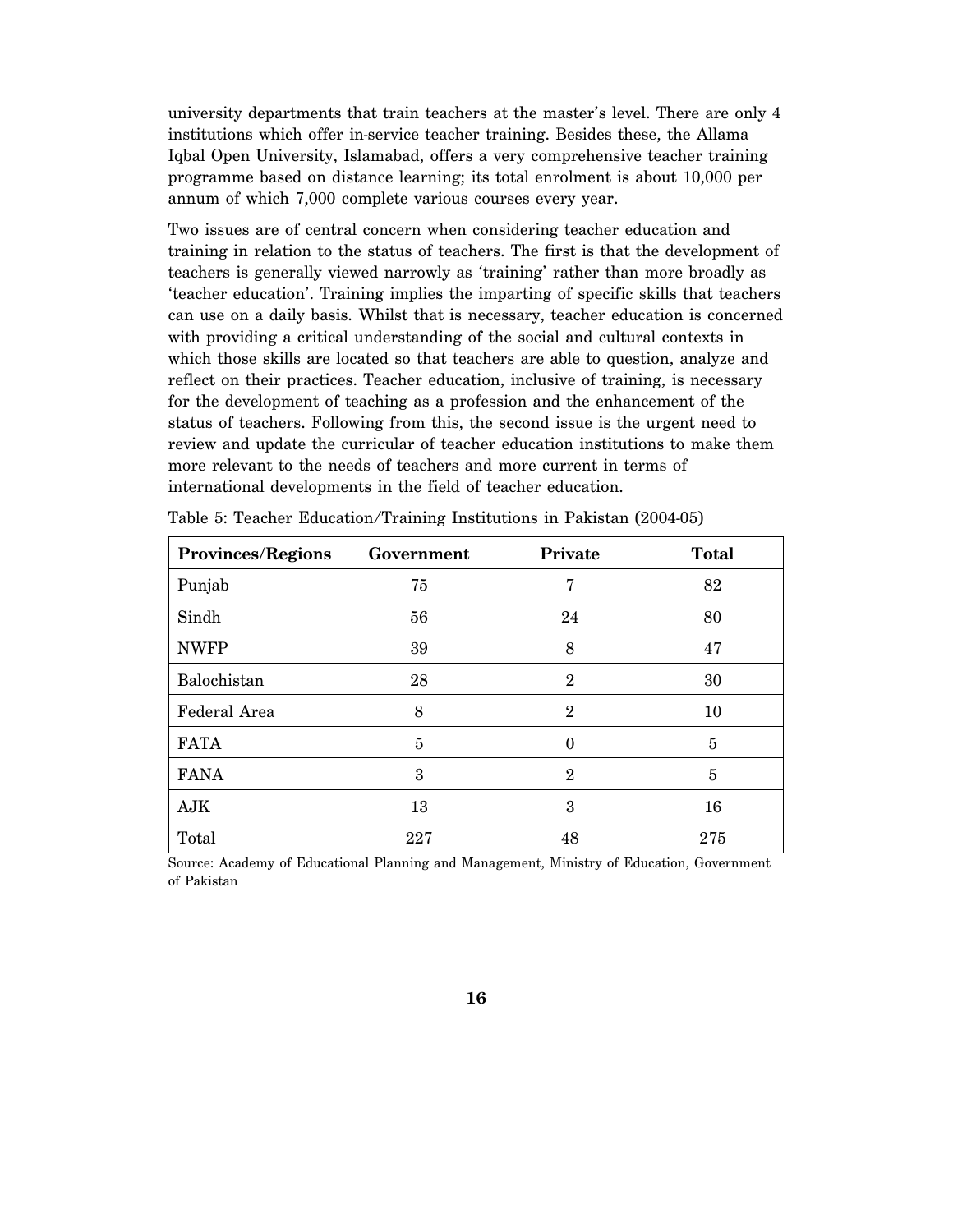### **Problems of Teachers in Pakistan**

The following have been identified as major problems of teachers in Pakistan:

- Lack of availability of transport, security and residential facilities in remote rural areas. This has emerged as one of the important problems, especially for female teachers.
- Non -transparent appointment practices. It is often observed that appointments of teachers are based on non-merit considerations.
- Poor management and evaluation practices. Performance reports are not always based on actual performance.
- Politicization. Frequent transfers of teachers for subjective or political considerations frustrate many teachers. This is of special concern and hardship for female teachers and rural school teachers.
- Student-teacher ratio. Over-crowded classes and a high student-teacher ratio, especially in the urban schools, is a perennial problem. It not only creates disciplinary problems but also affects the quality of education.
- Corruption in connection with retirement, pension payment and medical bills. At times, teachers are subjected to undue tension regarding the disbursement against their claims for pensions or medical bills.
- Additional assignments. Duties on national tasks like census, elections etc. have emerged as a problem as they result in the loss of instructional time for children.
- Contractual appointments. Teachers are being given contractual appointments which lack job security.
- Schools without walls. Teachers sometimes have to teach in schools without walls and without rooms in extreme weather conditions in rural areas (Sheikh & Iqbal, 2003).

### **Government Policies and Initiatives Related to Teachers**

Since the 1990s, the Government of Pakistan has adopted a series of policies and programmes to improve the access to, and quality of, primary education. Realizing that both indicators rely heavily on the availability and quality of teachers, the emphasis on recruitment of academically qualified teaching staff, certified to teach, has been an essential component of every education policy and initiative.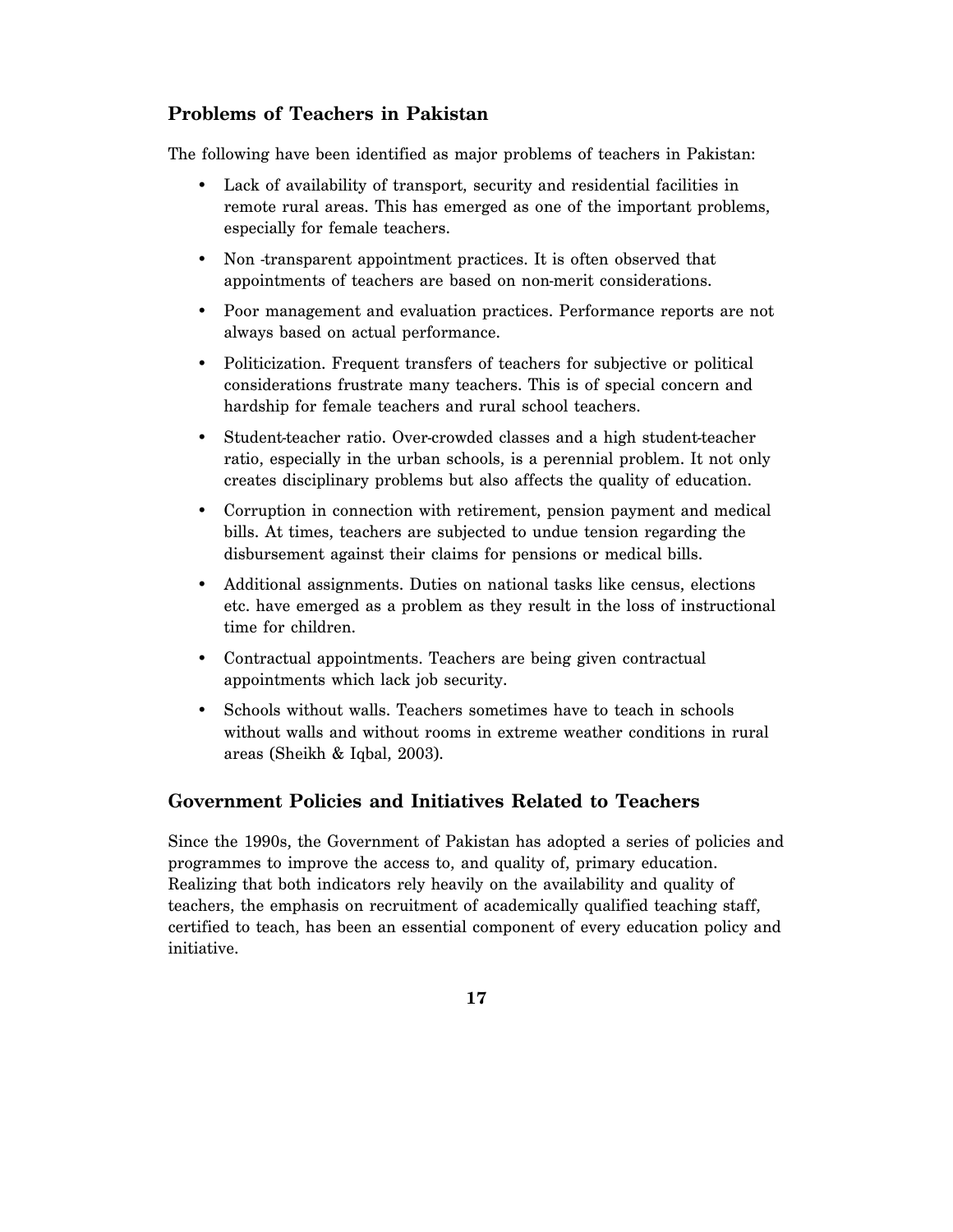#### **Social Action Programme**

In the 1990s, the Social Action Programme (SAP), launched by the Government of Pakistan, greatly emphasized the need for good quality teachers. It also realized that the lack of availability of female teachers in less developed and rural areas posed a problem for the functioning of girls' schools. To overcome this problem, SAP underlined flexibility of qualification and age in the recruitment rules for female teachers in these areas, with preference for teachers from the local community. In the lesser-developed provinces of NWFP and Balochistan, special monetary allowances were provided to female teachers.

#### **National Education Policy**

Teacher training forms an important part of the policy targets included in the National Education Policy (1998-2010) (Ministry of Education, 1998). The main objectives outlined in the National Education Policy in relation to teacher education include the following:

- To increase the effectiveness of the system by institutionalizing in-service training of teachers, teacher trainers and educational administrators.
- To upgrade the quality of pre-service teacher training programmes, by introducing parallel programmes of longer duration at post-secondary and post-degree levels.
- To make the teaching profession attractive to the young talented graduates by institutionalizing a package of incentives.
- To develop a viable framework for policy, planning and development of teacher training programmes, both in-service and pre-service.

The Policy stresses some key policy provisions for the training of teachers:

- Both formal and non-formal means shall be used, to provide increased opportunities of in-service training, to working teachers preferably at least once in five years.
- The curriculum and the methods of instruction in teacher training institutions shall be reviewed and revised, for bringing them in line with modem trends in this field.
- Special incentives shall be provided to attract and retain talented students in the teaching profession.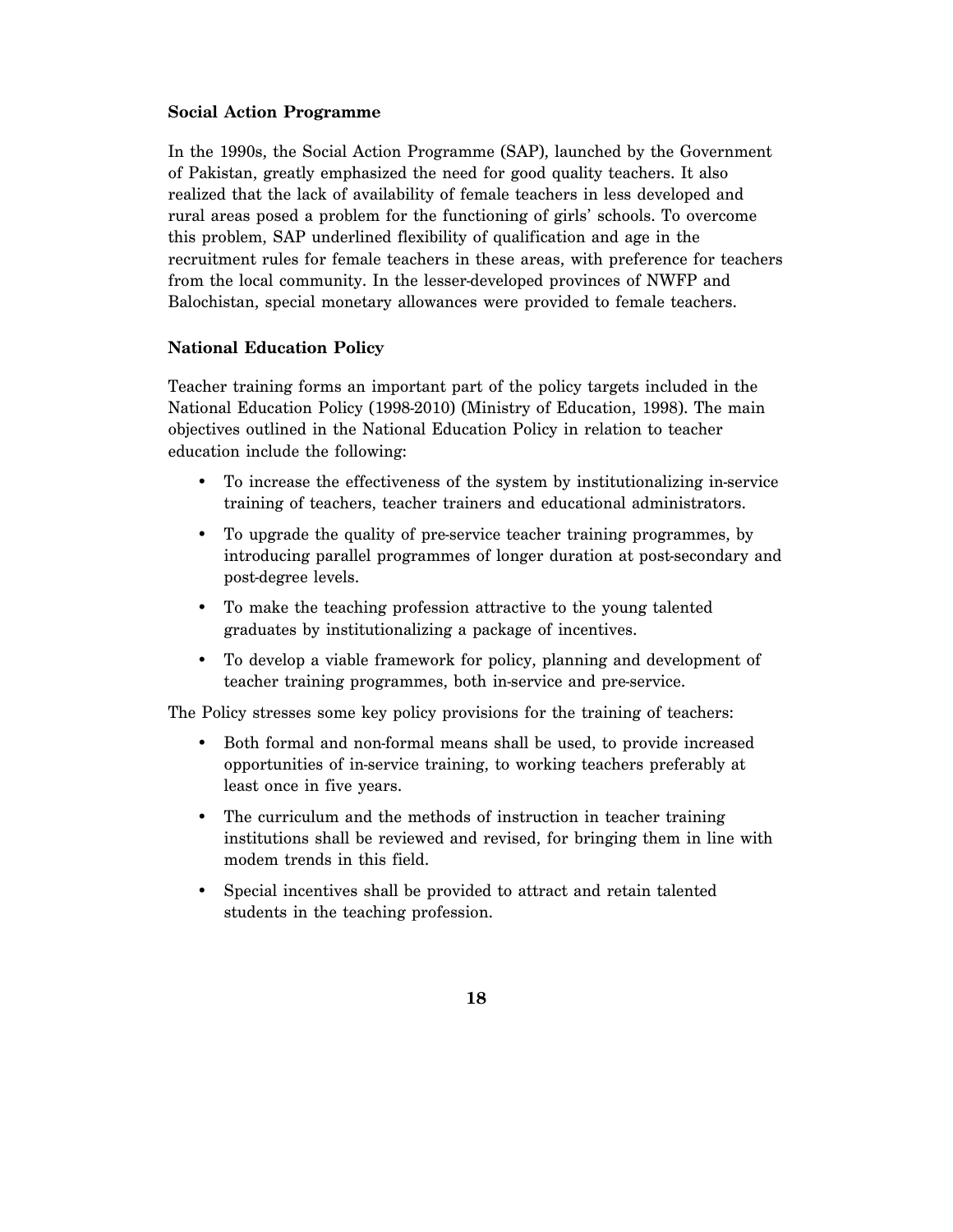- A special package of incentives shall be provided to rural females to join the teaching profession.
- A new stream of technical and vocational training shall be introduced in the pre-service teachers' training institutions, initially at post-degree level.
- A new cadre of teacher educators shall be created.

#### **Education Sector Reforms and the National Plan of Action for EFA**

More recently, the Government has built on the National Education Policy by developing a comprehensive package of educational reforms with medium term targets - the Education Sector Reforms (ESR) Action Plan for 2001-2005 (Ministry of Education, 2001). Besides enactment and enforcement of the Compulsory Primary Education Ordnance and the rehabilitation and upgrading of physical facilities in existing primary schools, the main thrust of ESR is improvement in the quality of education through teacher education and training.

The provinces have launched major teacher training initiatives through their own and federal budgets since 2001. Over 175,000 teachers and lead trainers have received training at primary, middle and secondary levels.

The ESR also serves as a foundation of the National Plan of Action (NPA) for EFA developed as a long-term framework (2001-2015) to achieve EFA goals. Based on three five-year phases, the NPA relies on a set of strategies which include improvement in the quality of education through a variety of teacherrelated measures such as:

- merit-based recruitment of teachers;
- checking teacher absenteeism;
- revamping in-service training for existing teachers;
- reforming and strengthening in-service teacher training; and,
- institutionalizing the incentives and accountability system for teachers to improve their performance.

# **Teacher Status and the Quality of Teaching**

An important element of the status of teachers is the 'competence' they show in the performance of their professional work. Consequently, teacher status is closely related to the issue of quality of teacher performance. If the performance of teachers is weak they will not have high status in the society, therefore an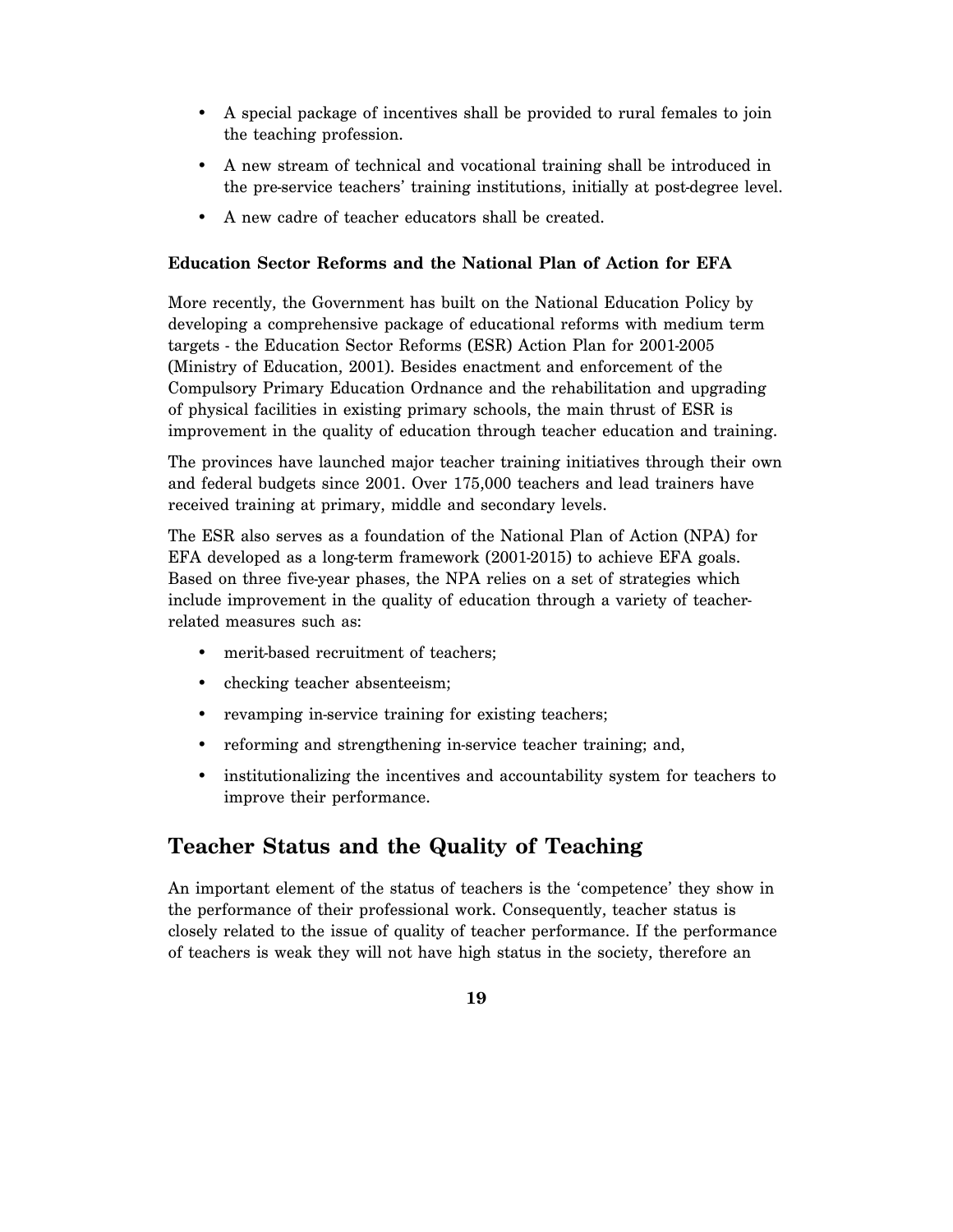improvement in quality is necessary to enhance the status of teachers. Three aspects of improving quality are of central concern to school education in Pakistan:

- **Curriculum reform.** The Federal Ministry of Education (2006) has announced major changes in the 'scheme of studies' for classes I to XII which will improve the curriculum being taught in schools.
- **Time available for teaching and learning.** The Federal Ministry of Education (2006) has announced an extension in the number of academic days from 170 to 210 to begin from academic year 2007.
- **Teacher performance.** The issue of teacher performance places the quality of teaching and learning at the forefront and complements other reform efforts currently underway.

Until recently the focus of improving education has been on increasing access and enrolment and while that is still important there is now a trend towards improving quality. Various strategies have been tried to increase enrolment, such as provision of free textbooks, relaxation of restriction on uniforms, providing edible oil and financial scholarships. "These strategies have resulted in an increase in enrolment, but the critical questions of retention, quality of teaching and learning, evolution of the school as a learning organization … are still unanswered" (Sindh Education Foundation, 2003, p. 44).

In this paper the teacher is viewed as an individual with a degree of agency but located within a complex structural, social, cultural, gendered and physical context (Day, et al., 2006). That is to say teacher performance and status are seen to be formed and shaped, in part, by their own personal biographies, decisions and responses though perhaps, in larger part, by the context of their work. The context includes the bureaucracy and policies of the Department of Education, social and cultural issues of language, religious beliefs, gender and family situations along with the physical conditions of schools ranging from shelterless schools to various types of buildings and grounds with more or less resources.

From an international perspective, Hargreaves (1999) comments:

… we have come to realize in recent years that the teacher is the ultimate key to educational change and school improvement. The restructuring of schools, the composition of national and provincial curricula, the development of benchmark assessments – all these things are of little value if they do not take the teacher into account … (it is) what teachers do at the level of the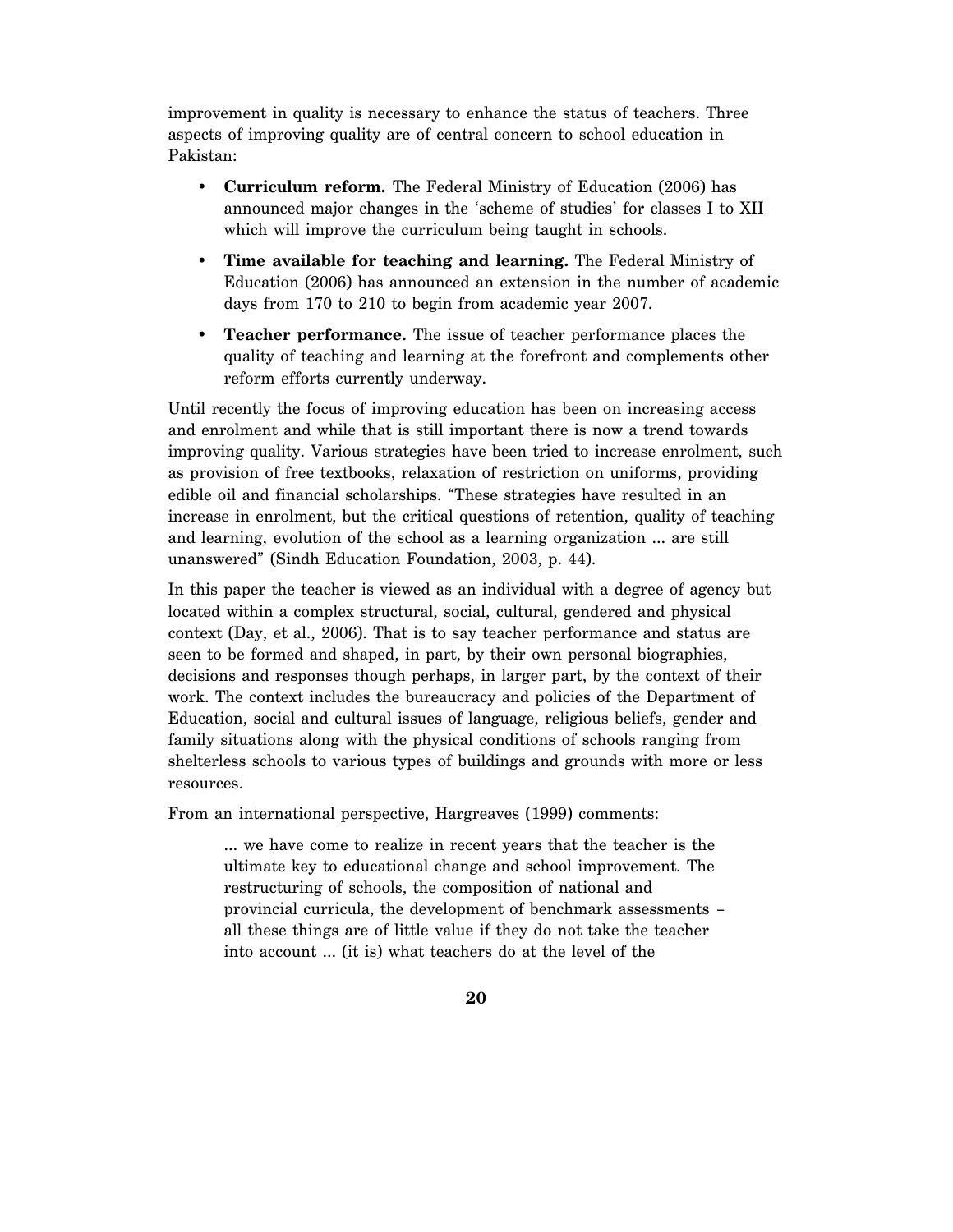classroom that ultimately shapes the kind of learning that young people get (and) what goes on inside the classroom is closely related to what goes on outside it. (p. vii)

Teacher performance refers to "what teachers do at the level of the classroom" whereas teacher status is largely "what goes on outside it". It is important to realize that "the quality, range and flexibility of teachers' classroom work are closely tied up with their professional growth – with the way they develop as people and as professionals" (Hargreaves, 1999, p. vii). As people and professionals, teachers have a range of attributes in areas such as knowledge, skills and attitudes which enable them to perform the work of teaching.

- Knowledge this refers to what teachers know or their content knowledge. Teachers can only teach what they know, or putting it another way, teachers cannot teach what they don't know. Teachers' content knowledge derives from their own educational background (this has implications for recruitment of the right people) along with their preservice and in-service training.
- Skills this refers to what teachers can do or their ability to teach using pedagogical content knowledge i.e. the knowledge and skill to teach particular content in ways that produce student learning. Teachers' skills derive from their pre-service and in-service training and from the inschool systems of supervision and support.
- Attitudes this refers to the way that teachers view their job and their profession and may be seen in terms of morale or job satisfaction. High teacher morale is a disposition, willingness or motivation to work hard and to the best of their ability with the interests and care of students as the highest priority. Factors such as salary, prospects for promotion, transfer policies and working conditions can produce low morale (or low job satisfaction) but they don't necessarily produce high morale. High morale is more likely to come from a sense of satisfaction with the job of teaching i.e. producing student learning.

Any consideration of teacher status raises the question of what constitutes quality teaching and learning. A Pakistani perspective on quality may be seen in Jaffer et al., (2001) who conducted research to identify the concept of a 'good teacher' from the viewpoint of children, parents and teachers and also to identify factors contributing to good teaching. The findings reveal that:

The ideal teacher is seen by almost all stakeholders as a soft, loving and courteous person who is neat, clean and well dressed,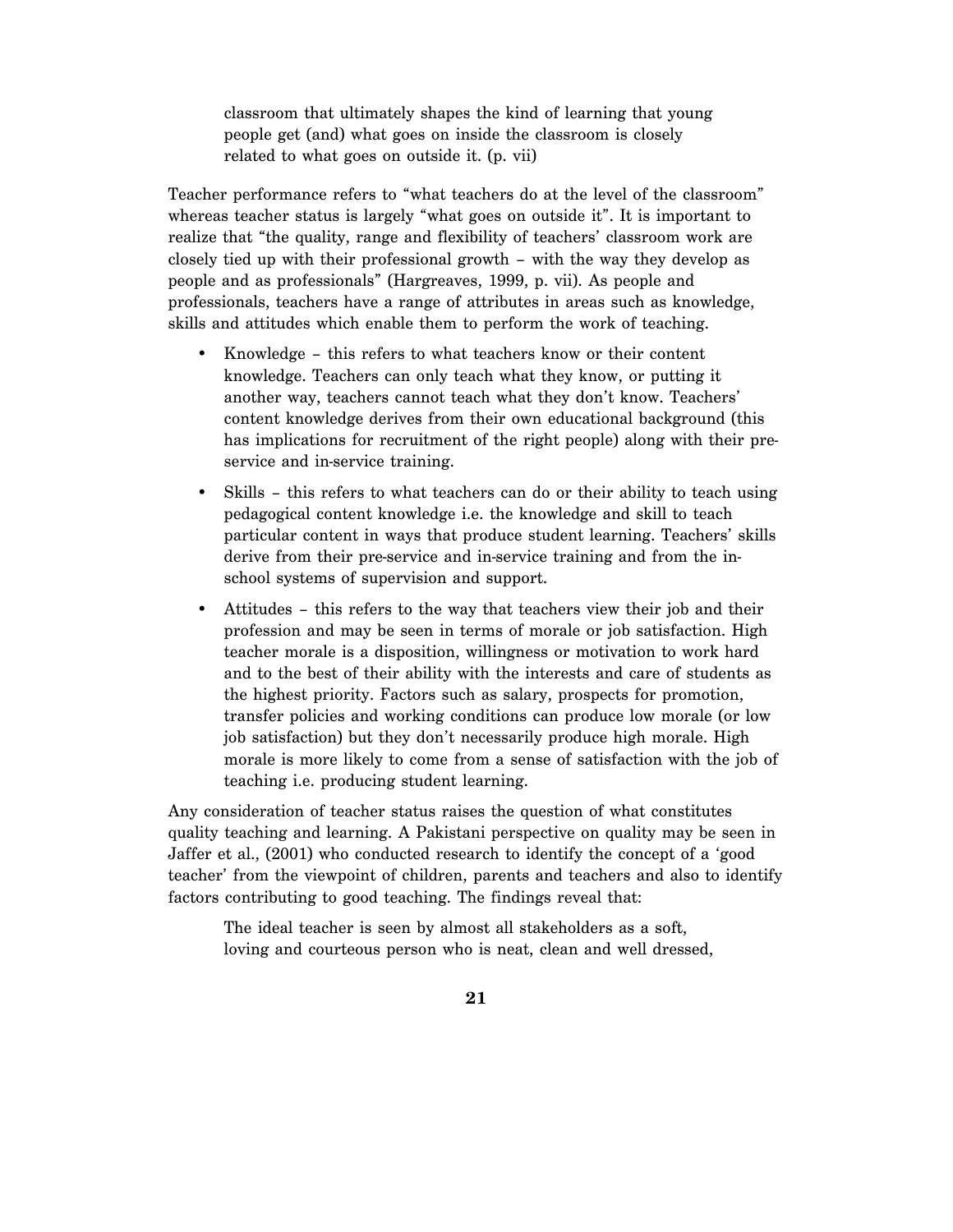regular and punctual and upholds high ethical values. The ideal teacher teaches well. S/he establishes a good rapport with children, plans her lesson, explains well, uses AV aids and activities to teach, gives and checks home work, and avoids punishing children to a large extent. (p. 7)

Factors that contribute to good teaching in the view of teachers and heads were a good physical environment (school facilities), a supportive administration (democratic, respectful, cooperative, trusting, guiding), cooperative colleagues and refresher courses. They also identified three types of factors outside the work place contributing to teacher development. They included home factors (good training at home, role model, conducive environment), education (exposure to good teachers), personal attitude of the teacher towards teaching and life in general, and continuous self-development of the teacher, including exposure to the media (p. 61).

### **Factors Affecting Teacher Performance and Status in Pakistan**

The first definitive nationally representative study of schooling in Pakistan was by Warwick & Reimers (1995). Though produced over a decade ago it still captures the essence of many of the problems of teaching and learning in this country. The book sets out to explore:

… what affects student learning in Pakistan's governmentsponsored primary schools. It looks at how the student's own background, school organization, teachers, teacher training, gender, school facilities, and educational innovations influence learning…. (p. 7)

Warwick & Reimers (1995) suggest that five conditions are necessary for a successful school system:

- Access schools available to all children close to home
- Enrolment all children should enrol in school
- Teachers sufficient and competent
- Learning students should learn what is taught in class
- Completion students should stay at school long enough to become literate.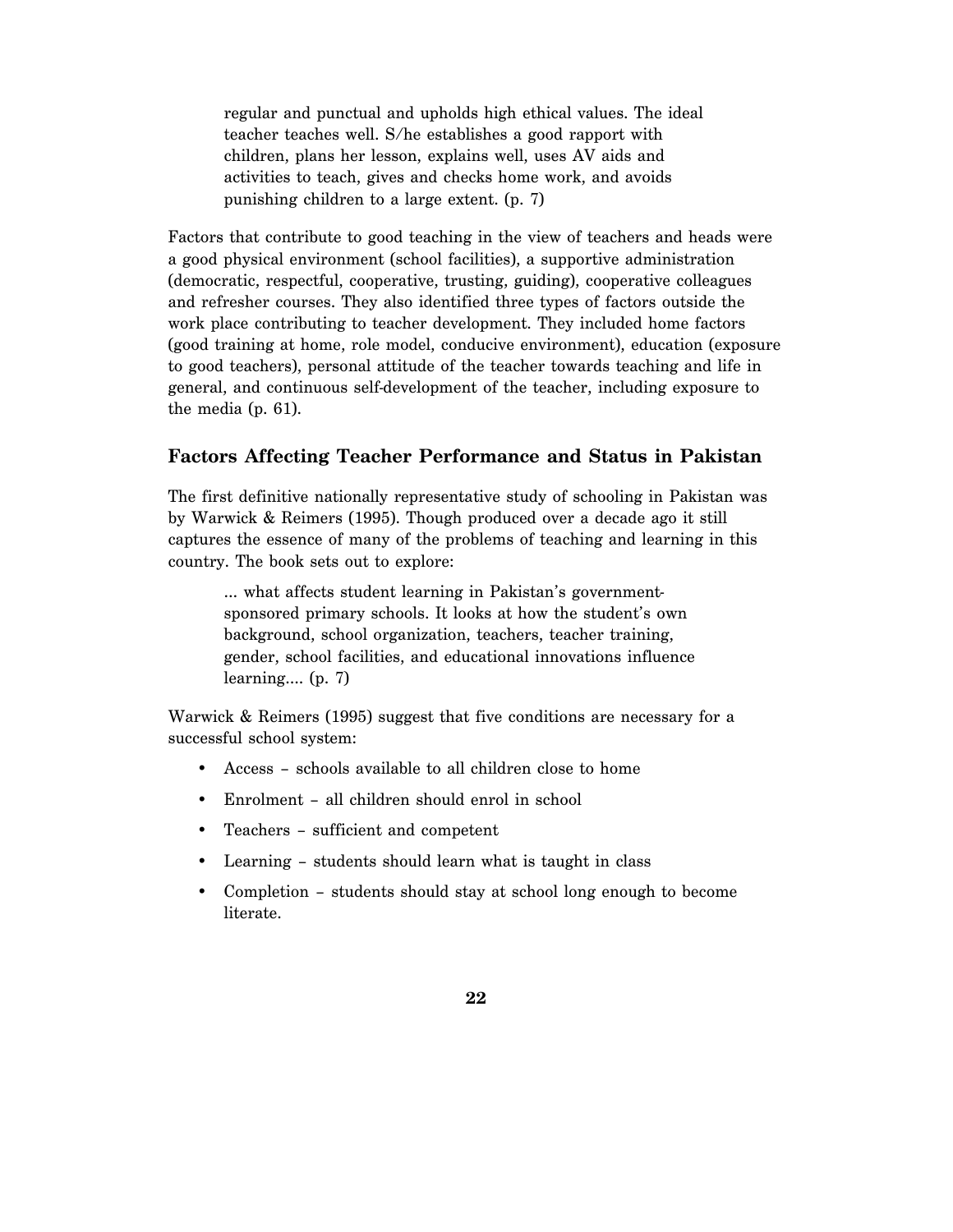They argue that Pakistan fails to meet all those conditions, particularly in rural areas and for girls. Regarding teachers they say: "Among the greatest problems facing Pakistan's primary schools are the shortage, the low quality, and the poor morale of their teachers" (p. 29).

In a recent research study (Retallick, Tejani, & Balouch, 2006) (see Note 1) a number of factors were identified as contributing to weak teacher performance and low status of teachers in government primary schools in Sindh. The factors were recruitment, training, salary/promotion/transfer, supervision and gender. It is likely that such factors are relevant to other provinces as well. The research was a qualitative study involving individual and focus group interviews with key stakeholders of the government sector in two districts. Stakeholders included education officials, teachers, parents and students.

#### **Recruitment**

A focus on the status of teachers raises the issue of recruitment of good teachers as an important factor though Warwick & Reimers (1995) state that:

Pakistan faces enormous difficulties in recruiting new teachers and drawing the best talent to the field. Primary school teaching has the lowest status of any profession and offers few chances for promotion … the heavy use of politics in hiring teachers adds to the stigma on that profession. … Primary school teaching has come to be seen as work attracting those with dubious academic skills who happen to know politicians. (pp. 29-31)

Prior to 1995 there were many unqualified teachers appointed through 'source' (political interference) or poor selection methods/criteria (only based on the interview or written test; other aspects were ignored). The result is that a considerable number of teachers do not have sufficient content knowledge or teaching skills to work effectively as teachers though they have been in the service for many years. There is also a lack of subject specialists particularly in English, mathematics and science.

A recruitment ban has been in place since 1995 and this has caused problems of teacher shortage and closed schools, particularly in rural areas. Some contractbased recruitment occurred in 2000 and they have since been regularized. According to the latest SEMIS data (July, 2006) there are 83,638 primary teachers in Sindh with an average teacher-student ratio of approximately 1:40, which is a reasonable figure. However, there is a problem of deployment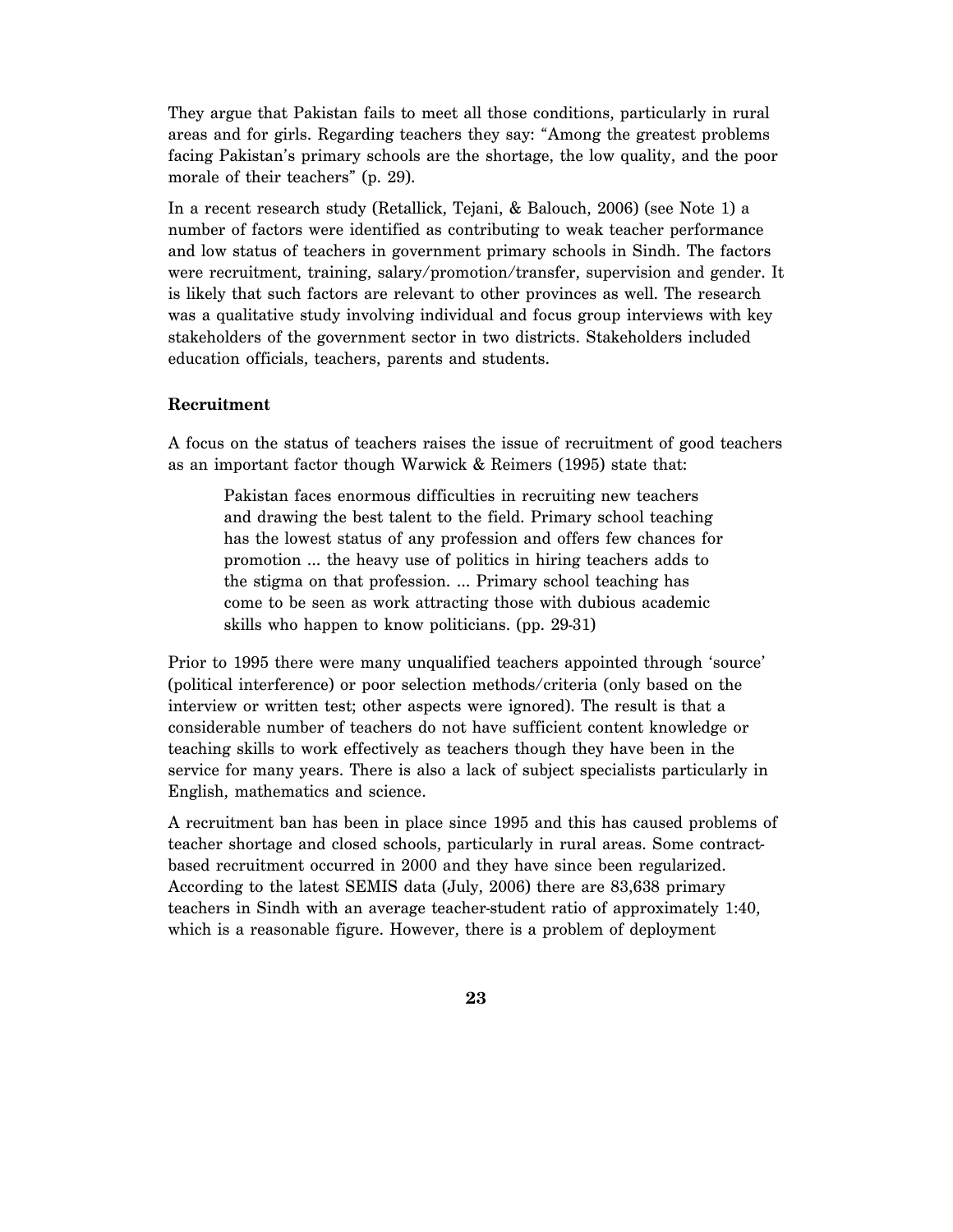resulting in over-staffing in urban schools and under-staffing in rural schools (Rizvi, Shamatov, & Siddiqui, 2006).

The effects of this situation on teacher performance are:

- Shortage of teachers in rural schools has led to multi-grade teaching for which teachers are not well trained; hence there is a decline in the quality of teaching.
- Many schools have only one teacher with a large student group and some are closed because of non-availability of teachers.
- Because of the low qualifications of teachers they lack the required content knowledge to deliver quality education, particularly in a multigrade situation.
- Some schools have sufficient teachers but limited classroom space resulting in classes sharing rooms and teachers taking turns at teaching their classes while the other class sits idly waiting for their turn.
- In the past most of the recruitments were politically influenced and the hands of the administration are tied because of the 'source' element when issues of low performance are reported.

These problems have caused a decline in community confidence in schooling and a consequent lowering of the status of teachers. However, the Department is now in the process of recruiting up to 12,000 teachers with some 2,000 already selected. A new policy is currently being finalized for new appointments to be on school-specific, 3 year contracts which can be extended if competency as a teacher is proven. If the teacher tries to get transferred from that school, the contract will be cancelled. In case of applying for another position, the teacher will have to resign from the current position.

To make the new recruitment policy transparent it will be based on points using the following criteria:

- Academic qualification (minimum Intermediate)
- Professional qualification (minimum PTC)
- Competency test
- Residence (this has maximum points)
- Gender (10 extra points in the case of female candidates).

The effect of this policy change will be to increase the number of female teachers who live close to their school. This will improve community confidence in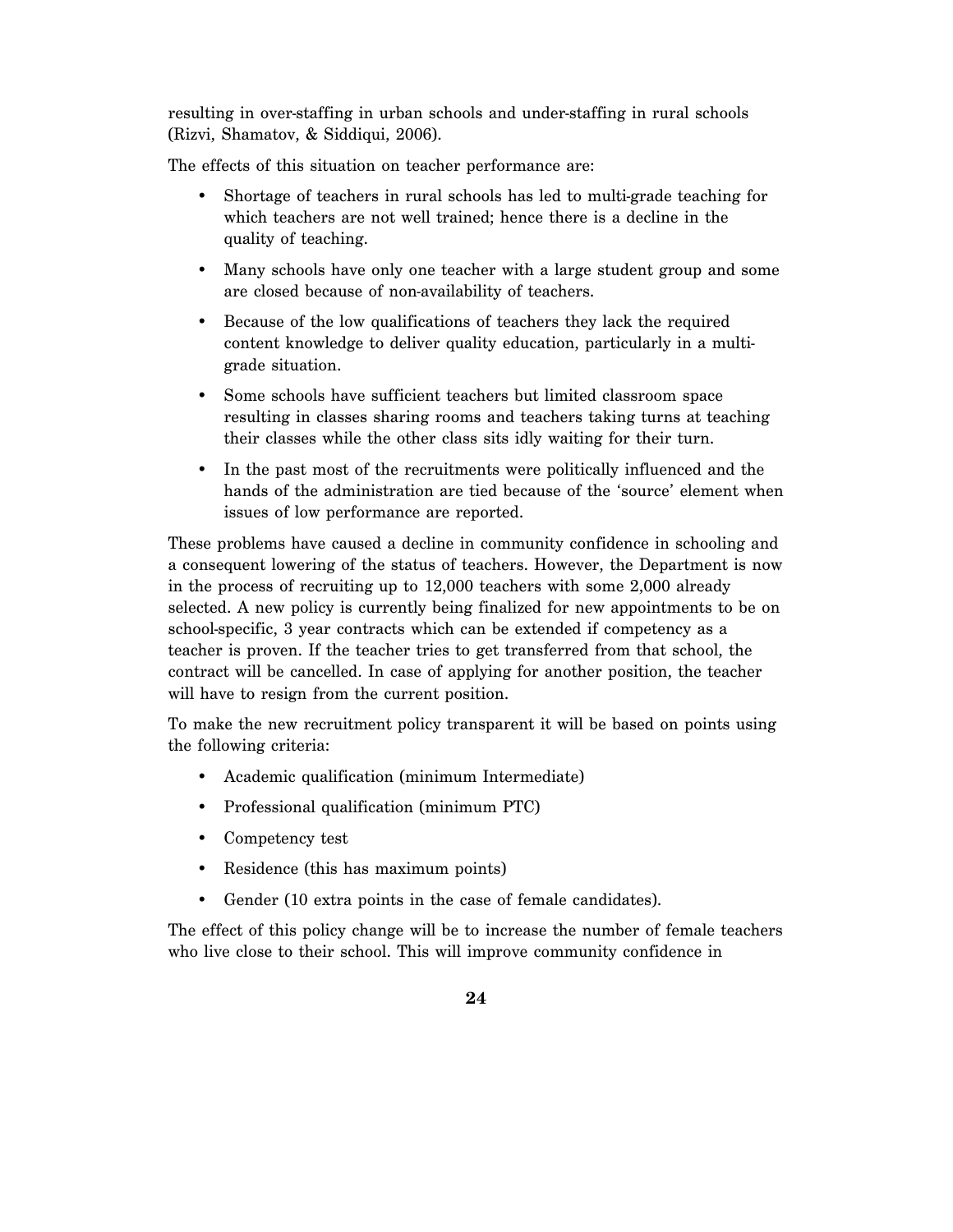schooling since it will provide more teachers in rural primary schools, improve teacher attendance and reduce incentives for rural teachers to move to urban areas. The move to local recruitment is generally welcomed because it overcomes the problem of transport to school that many teachers face, particularly females.

These reforms should improve the status of teachers provided that the new policy is implemented effectively and then properly monitored and evaluated over time. In the past an important issue has been a large gap between policy implementation and evaluation, particularly in relation to teacher recruitment and deployment. For example, such policies have not taken into account the subject expertise of teachers and the needs of schools. Hence, it is often the case that teachers with very little knowledge in mathematics and science are called upon to teach these subjects. Likewise, the policy claims to provide equitable access to quality teacher education for both male and female teachers and rural and urban teachers. In practice this is often not the case.

#### **Teacher Education and Training**

Warwick & Reimers (1995) found that a teacher's formal education prior to entering teacher training had a much closer relationship than teacher certification with student achievement in mathematics and science. This suggests that teacher training was of very little value as a factor in quality teaching and learning at the time of that research.

More recently, Kardar (2005) describes the arrangements for teacher training as a confused institutional maze which "partially explains their ineffectiveness in achieving the objectives for which they were set up" (p. 6). In Sindh, Government Elementary Colleges of Education (GECEs) provide teacher training courses for primary and middle schools. These institutes along with some other training centres are under the administrative control of the Bureau of Curriculum and Extension Wing (known as BoC). Kardar (2005) comments that they "are characterized by poorly maintained buildings, underutilized facilities (with hardly a few trainees as students) and under-funded for non-salary components … (they) are contributing little to training of manpower and development of human resources" (p. 6).

#### *Pre-service training*

Because there has been virtually no recruitment for the past 10-11 years it is not surprising that there has little pre-service training. Generally, teachers are employed first and then given some initial training though it is not good quality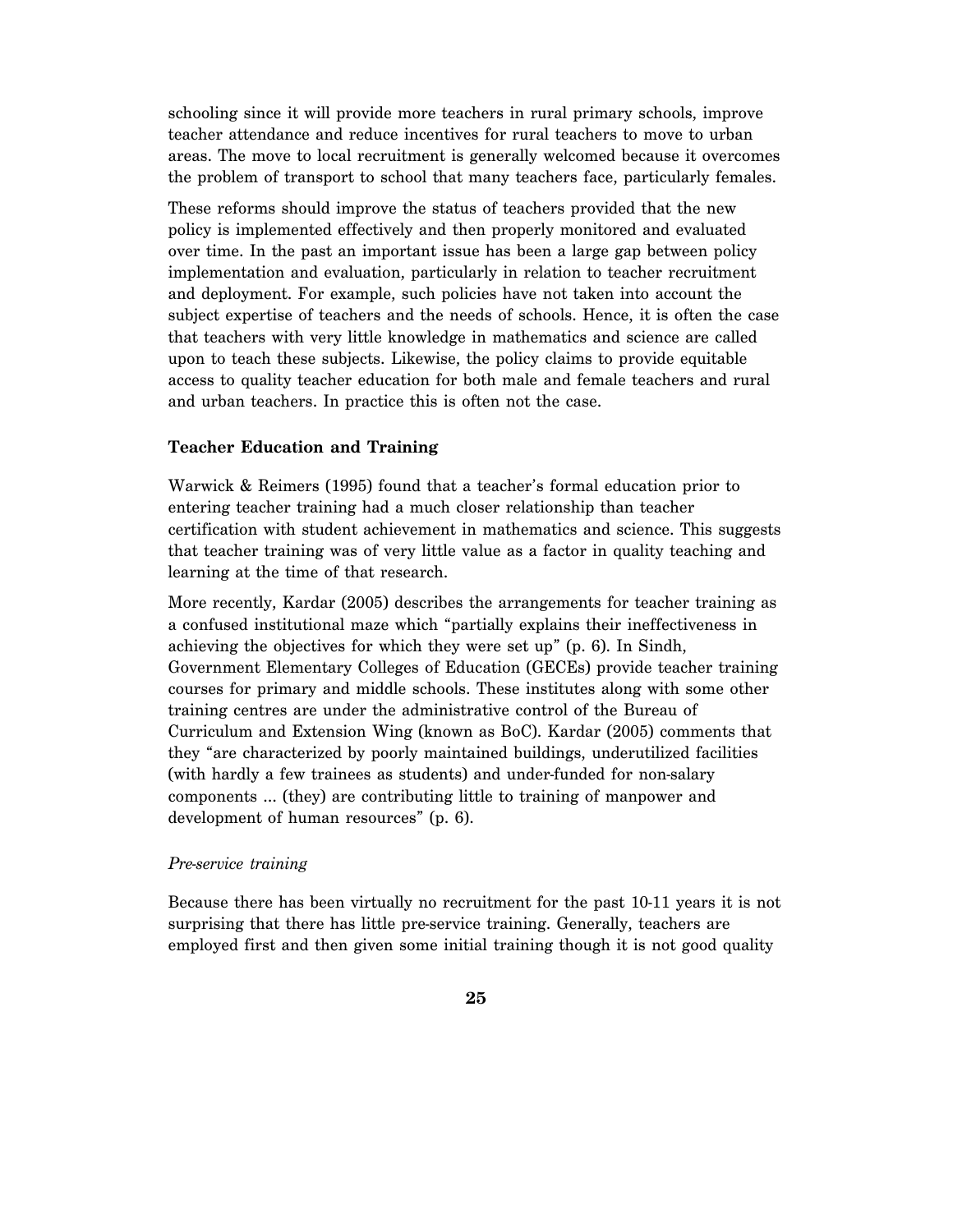training. The content of initial training is poor quality when 60-70% of schools are single teacher schools but the training is not covering aspects such as multigrade teaching or an integrated curriculum approach to teaching.

*Bureau of Curriculum and Extension Wing (BOC):* The Bureau of Curriculum and Extension was established in 1972 to develop the curriculum and educational materials and manage in-service teacher education. Subsequently, the Bureau took over the administrative and academic control of the Government Elementary Colleges of Education (GECEs) and also become the certifying and examining body for the entire range of pre-service training courses. Other than the regular pre-service training courses, the Bureau also undertakes short inservice courses on special topics, mostly through donor-funded projects, though it has very limited staff resources now.

*Provincial Institute for Teacher Education (PITE):* The PITE was established under the ADB assisted Teacher Training Project in the mid-nineties and is an attached institution of the Department. However, it does not have a full-time faculty of its own and is functioning with borrowed faculty from the GECEs. It has just 5 regular staff members - 4 of whom are on secondment from the GECEs. After initial attempts at providing diploma and BEd courses, it has now restricted its operations to provision of in-service training. It does not have a regular program and conducts training on the request of either external donors or under schemes assigned by the provincial government.

Current pre-service training has very little affect on improving the quality teachers' performance as the contents and teaching methods used at the GECEs are the old and traditional ones. The contents of the training do not match with the new curriculum and the present-day needs of the teachers. Teaching is generally restricted to the lecture method with no follow-up tutorial and no use of methods that the students are expected to use in school when they become teachers. Hence, there is a dire need to revitalize and upgrade the pre-service training system.

#### *In-service training*

Whilst pre-service training is a bleak picture there has been and continues to be a large effort towards improving in-service training through aid agencies such as World Bank, UNICEF and ESRA. There is some evidence of success such as shown in ESRA Pakistan (2005) which is a quantitative study of the outcomes of professional development in two provinces (Sindh and Balochistan) conducted by assessment specialists. The objectives were to examine whether: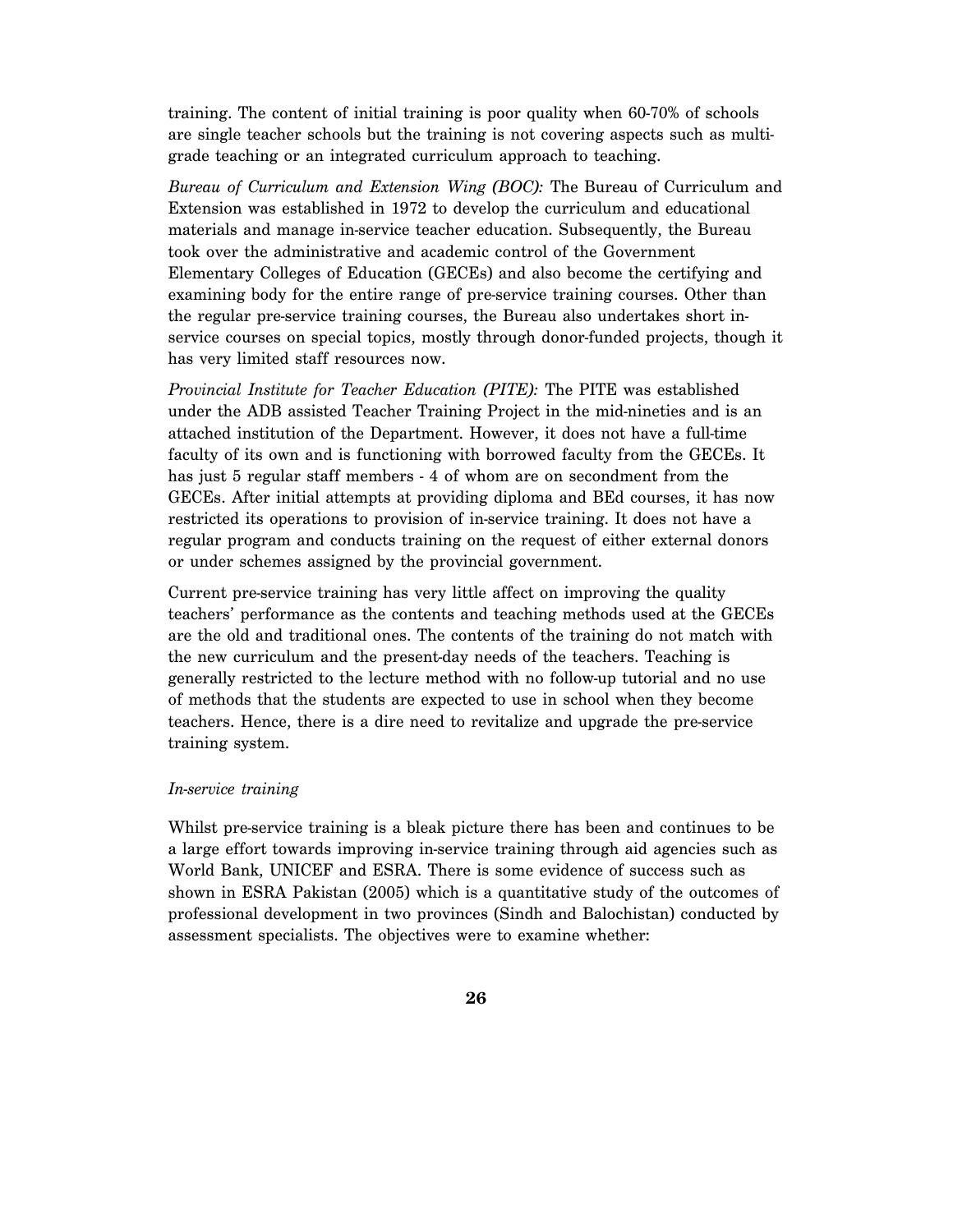- teacher behaviour changed as a result of in-service training,
- students taught by those teachers showed increased academic achievement,
- headteacher performance changed as a result of in-service training.

Using a pretest-posttest method the study clearly shows that teacher performance improved as a result of training: "The statistical analyses show that overall teachers in Sindh performed significantly better after the training" (p. 6). In relation to gender, female teachers scored significantly higher than male teachers.

Student achievement was also measured using a pretest-posttest method in Mathematics and Urdu and the finding was that students performed significantly better in the posttest than in the pretest for each subject. In Mathematics, female students scored significantly higher than male students with the score *increase* also being higher for females. Also in Urdu, female students scored significantly higher than males though in this case the score increase was similar.

What this study clearly demonstrates is that high quality in-service training can be an important factor in improving teacher performance and student learning. It also suggests that females may benefit more than males from such training.

There are many agencies participating in teacher training activities either directly with district governments or through the provincial government with little coordination being provided by either government on the types and contents of courses. For example, in the case of district Khairpur three different agencies (UNICEF, ESRA, and PITE) are training primary school teachers simultaneously, in some cases the same teachers and headteachers. Another example is that of the headteachers, supervisors, LCOs and RPs attending training conducted by five different institutions.

*Some strengths of in-service training:* 

- Most of the teachers in the districts have attended in-service training courses.
- New learner-centred teaching methods have been introduced.
- Training has been given on lesson planning.
- Some training for multi-grade teaching has been provided.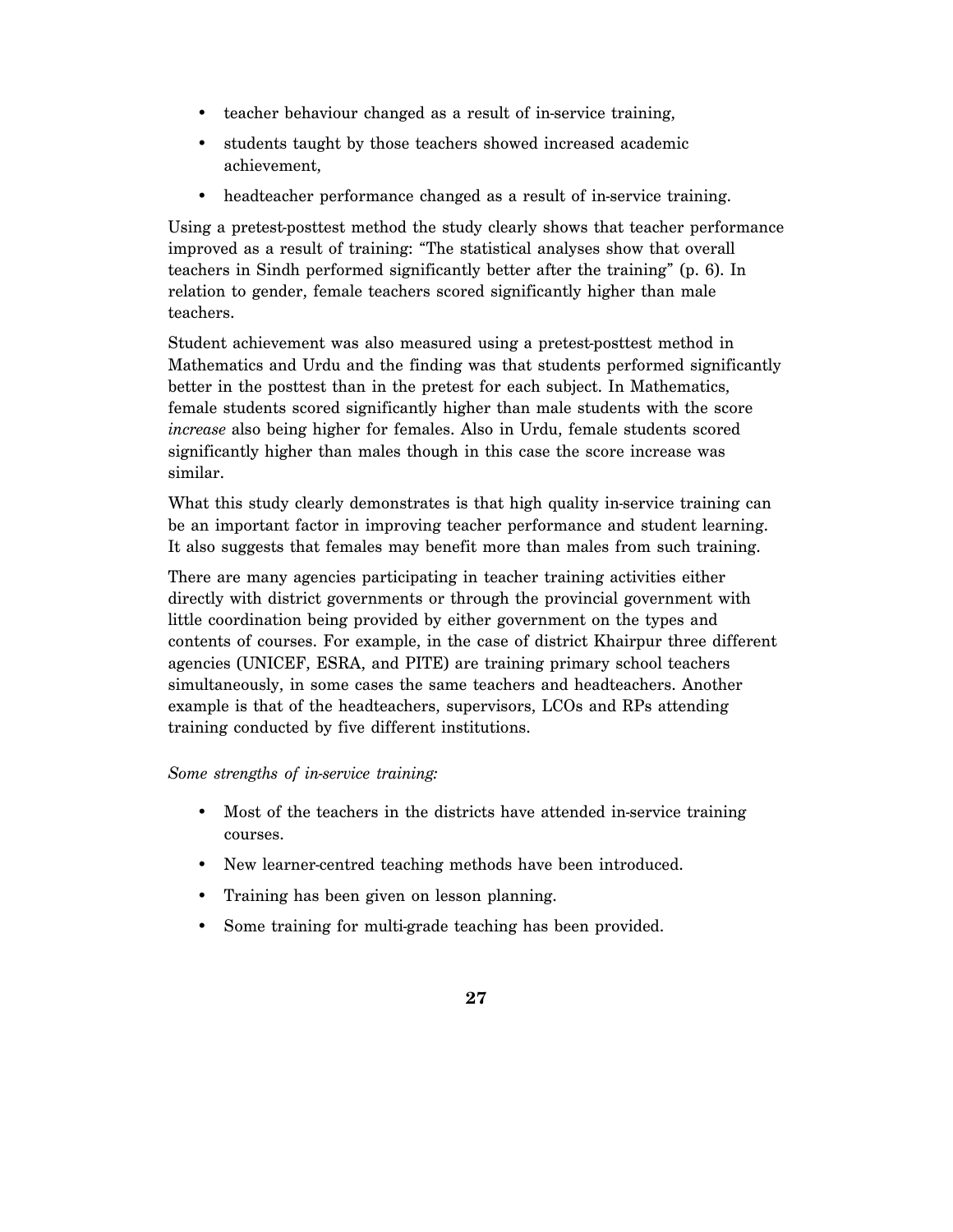• Teachers are aware of low cost and no cost teaching resource material.

#### *Some weaknesses of in-service training:*

- Many teachers are not implementing the new approaches and ideas due to lack of support and follow-up in their classrooms.
- Different donors are coming with different training packages and taking teachers from the schools creating a problem of teacher absenteeism.
- Lack of coordination between donors and district officials.
- Content and quality of in-service trainings are not always high.
- Sometimes teachers selected for training are on 'source' and are not really interested in learning; they are attending more for the TA/DA.
- Because they are project-based the training programs will be wound up soon and may not have lasting effects.

Whilst there has been extensive in-service training it has largely been located in the major cities/towns and remote areas have not been well served. The training has been offered in central locations and has not been school-based which means that many teachers will drift back to their pre-training practices fairly quickly. The major needs for training in content areas seem to be in English, mathematics and science. The current training is reported to be having some positive effects on lesson planning, child-centred teaching and teachers' use of low cost/no cost resources. However, the lack of proper follow-up makes it doubtful that such practices will continue for long into the future.

The whole system of pre-service and in-service training needs better co-ordination and an upgrade in quality to improve its effectiveness. Such reforms are necessary to improve the quality of teaching and the status of teachers.

#### **Salary, Promotion and Transfer**

Primary teachers are appointed in BPS-7 or BPS-9, depending on their academic and professional qualifications. After the revision recently proposed by the Government of Pakistan in *Budget 2006*, the salaries have been raised. However, there were mixed responses received from the field with teachers and department officials saying the salaries are very low to, at best, sufficient. Of course, this has an impact on the satisfaction levels and morale of teachers. Low salary doesn't attract good teachers. It also does not lead to respect for teachers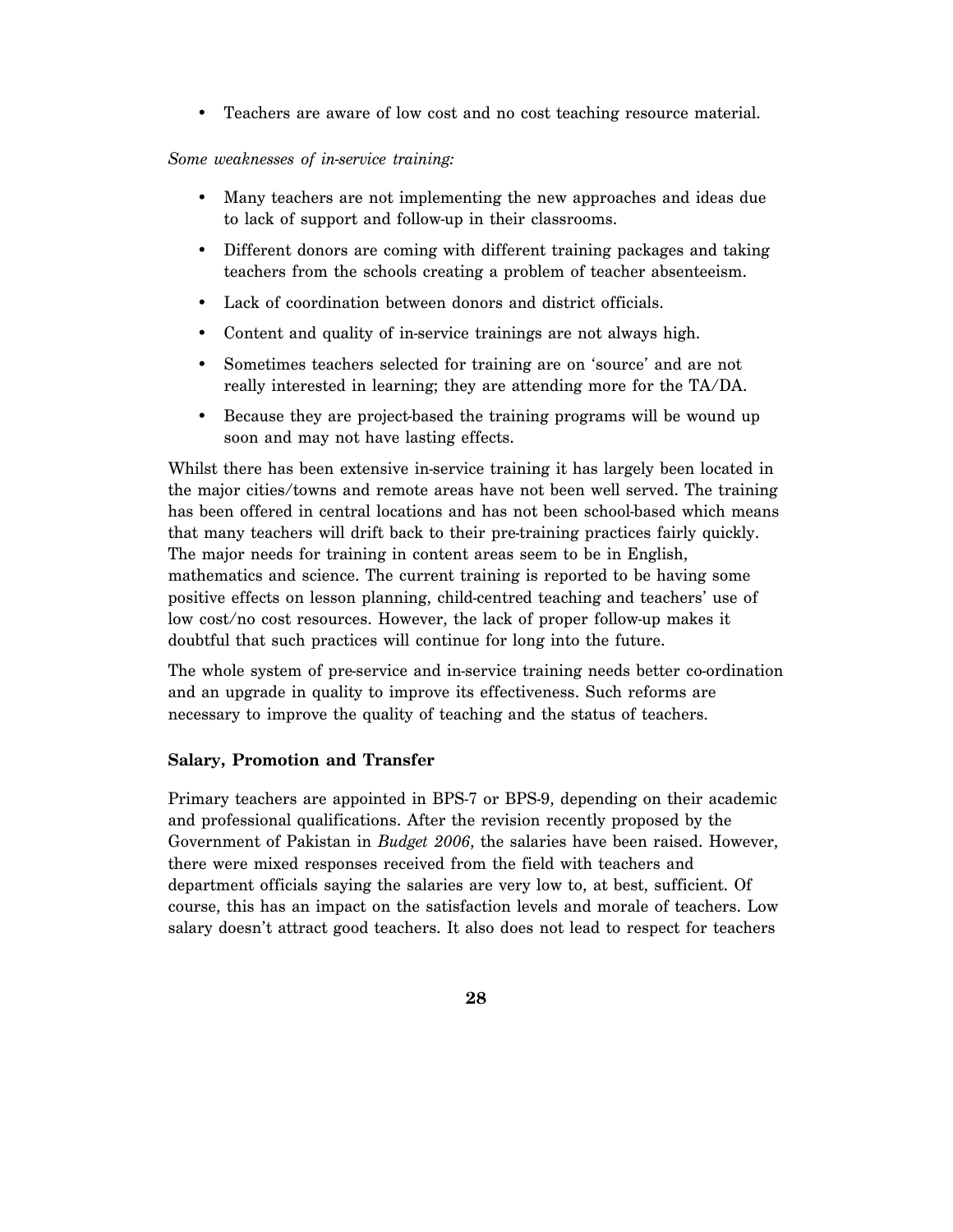or decent social status. Many teachers commented that economic pressure leaves them with stress hence it adversely affects their performance.

The current promotion policy does not provide any incentive for primary teachers to pursue a career at the primary level and it actually gives an incentive for good teachers to leave primary school teaching and move to higher levels. With the promotion of a teacher comes the reappointment letter which leads to transfer of the teacher to a middle or secondary school teaching position. The Annual Confidential Report (ACR) system does not seem to be an effective mechanism for promotion as it has become a mere formality.

Whilst seniority is seen to be the fairest basis for promotion, it does not reward competence or merit and is a very slow process. There is no encouragement or reward for meritorious performance as the current policy considers seniority as the main criterion. This has a negative impact on the motivational level of teachers who question the reason for putting in extra effort if there is no tangible return. There needs to be more flexibility in the promotion system to encourage teachers to perform well and be able to stay in the primary school.

Transfer of staff from BPS 1 to BPS 16 comes under the purview of the district governments which have a close understanding of their own teacher needs. Unplanned and unwanted transfers de-motivate teachers and pose difficulties in discharge of their duties which leads to low performance on the part of the teachers. There has been a general ban on transfers though it seems that teachers have been transferred within UCs or sub-districts if they have strong reasons or can access 'source'. The ban on transfers has caused difficulties for females who get married and want to move to their husband's location but are unable to do so.

Inadequate policies on salary, promotion and transfer have a direct affect on lowering the quality of teacher performance. Low performance of teachers results in low social status so it is important to improve the administrative policies that govern teachers' work in order to improve the status of teachers.

#### **Supervision of Teachers**

Supervision is generally viewed as a two-pronged process; monitoring of performance and supporting teachers to improve their performance. A recent teacher management study (Issues and Policies Consultants, 2005) concluded that: "The monitoring and supervision activities being performed by the education department tend to be perfunctory in nature, patchy in their implementation and largely ad-hoc reactions to political demands or episodic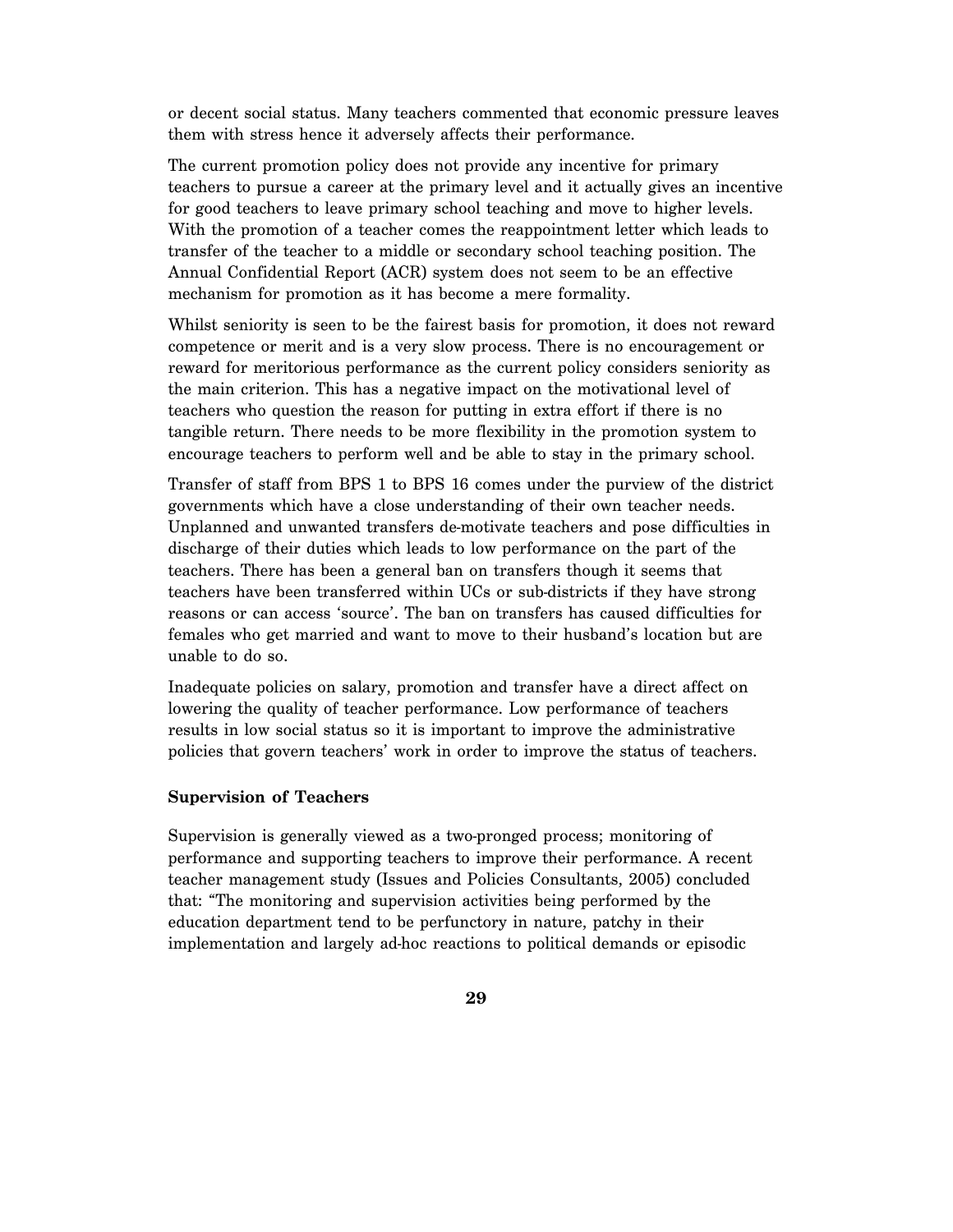complaints or responses to specific needs as and when they arise … (and there is a) lack of adequate equipment and vehicles to perform monitoring and supervision" (p. 7). Further, "there was little by way of on-going instructional support to teachers, perhaps because the provision of such guidance was beyond the capacity of some district officials and because they saw their role more as administrators than educationists" (pp. 8-9).

The management processes of a school and the system, including supervision, affect how teachers work and how well students learn. Management and supervision are often seen in terms of rules and regulations which impose controls on staff whereas in recent times there has been increasing emphasis placed on leadership in education. Leadership is concerned with inspiring people towards a vision of school improvement and quality education. The notion of 'pedagogical leadership' has a particular relevance for enhancing the quality of teaching and learning (Memon & Bana, 2005).

In the provinces each district has an Executive District Officer (EDO) (Education) who is responsible to the District Coordinating Officer for the functioning of government schools. There is then a number of District Officers for Education (DOE) followed by Deputy District Officers (DDO) at the district level. At the *tehsil* level is an Assistant District Officers (ADO) followed by supervisors of primary schools and in some cases learning coordinators who are supposed to have direct contact with schools. In regard to supervisors Warwick & Reimers (1995) comment that "during their rare appearances at schools they may observe classes and talk with teachers, but they do not have the time or inclination to be managers or leaders" (p. 92).

In 1979 learning coordinators (LCs) were appointed by the Government of Pakistan with World Bank support. It was intended that they would visit ten to twenty schools at least once a month, observe teachers in the classroom, inspect their lesson plans, make suggestions about how they could improve their teaching and take other steps to raise the quality of teaching (Warwick & Reimers, 1995, p. 92). Initially LCs were trained under the World Bank funded Primary Education Project (PEP) and they were separate from the district system which caused some tension, though the intention was that they would eventually be incorporated into the system. From the beginning, the innovation caused problems because LCs were not part of the system and they were not always well accepted. In 1985 PEP funded training ended and the provinces took more control over LCs. Since then it appears that LCs are spending less time supporting teachers to improve and more on routine administration duties. "The system within which they work pushes them away from the role of helper to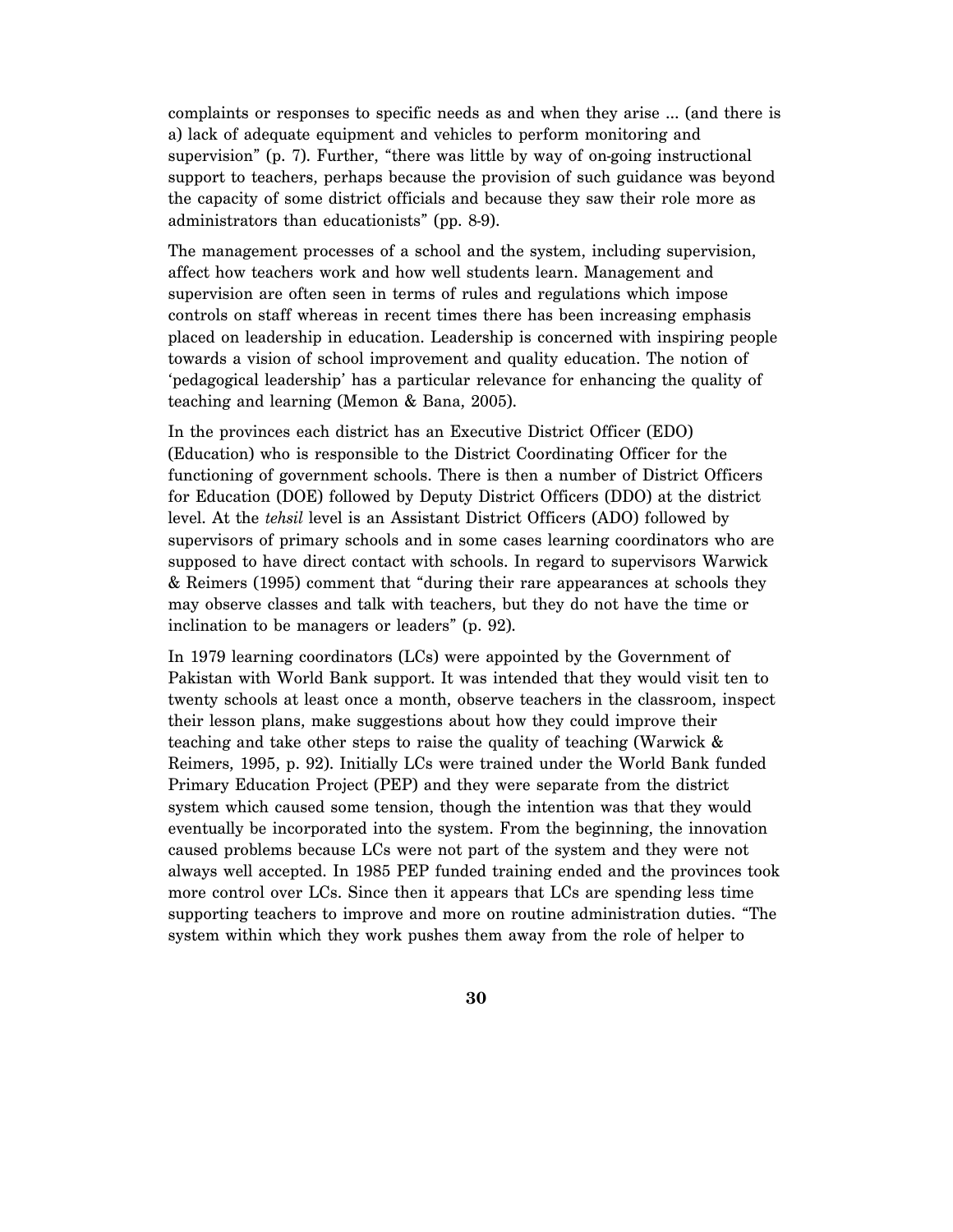teachers and towards actions manifesting authority and control … learning coordinators thus seem to have had only a modest impact on the quality of teaching" (Warwick & Reimers, 1995, pp. 97-8).

Sindh Education Foundation (2003) studied some of the critical issues associated with the education system from the perspective of the Sindh Government's Compulsory Primary Education (CPE) Ordinance promulgated in December, 2001. The researchers concluded that there are problems generically associated with the system which pose a challenge for CPE. In particular they mention that "the role of the supervisor has emerged as being the most critical link between the schools and the department of education" and "the role of the supervisor needs to be revitalized and they should work as support mechanisms for the schools" (p. 3). However, "contrary to such a vital role, the supervisors are always pushed for time and resources. They can never visit schools frequently and when they do visit, they typically go with a top-down attitude of commanding and controlling rather than supporting the school. Overall, monitoring and supervision is done very sporadically by either observing a few classes, holding random tests or merely relying on the principal's feedback about the school" (pp. 29-30).

One of the major recommendations of the study focused on the role of supervisors who were initially known as 'learning coordinators' with a task of facilitating teaching-learning processes. Now their role has been diminished to mere policing of schools and collecting information. The report says "it is imperative to revitalize the role of the supervisors in the school context as the data from the field suggests that schools are yearning for guidance and can find it nowhere … not only does the supervisor's role need to be re-energized but they also need to be provided with the relevant facilities (such as transportation) to perform their functions effectively and efficiently" (pp. 41-42).

The major finding of the research was that the system does not have the capacity i.e. capability and resources, to deliver effective supervision and teacher support to the schools. Whilst some supervisors have a healthy, balanced concept of supervision that includes both monitoring and support though regular school visits, most do not. They are not clear about their role and they are unable to carry it out effectively, particularly in relation to helping teachers to improve their performance in the classroom. They have not been adequately trained to perform the role of providing the school-based support to teachers. They do not have a written job description or proper orientation and there is a shortage of female supervisors. In practice the system of supervision and teacher support is not working effectively in the majority of schools.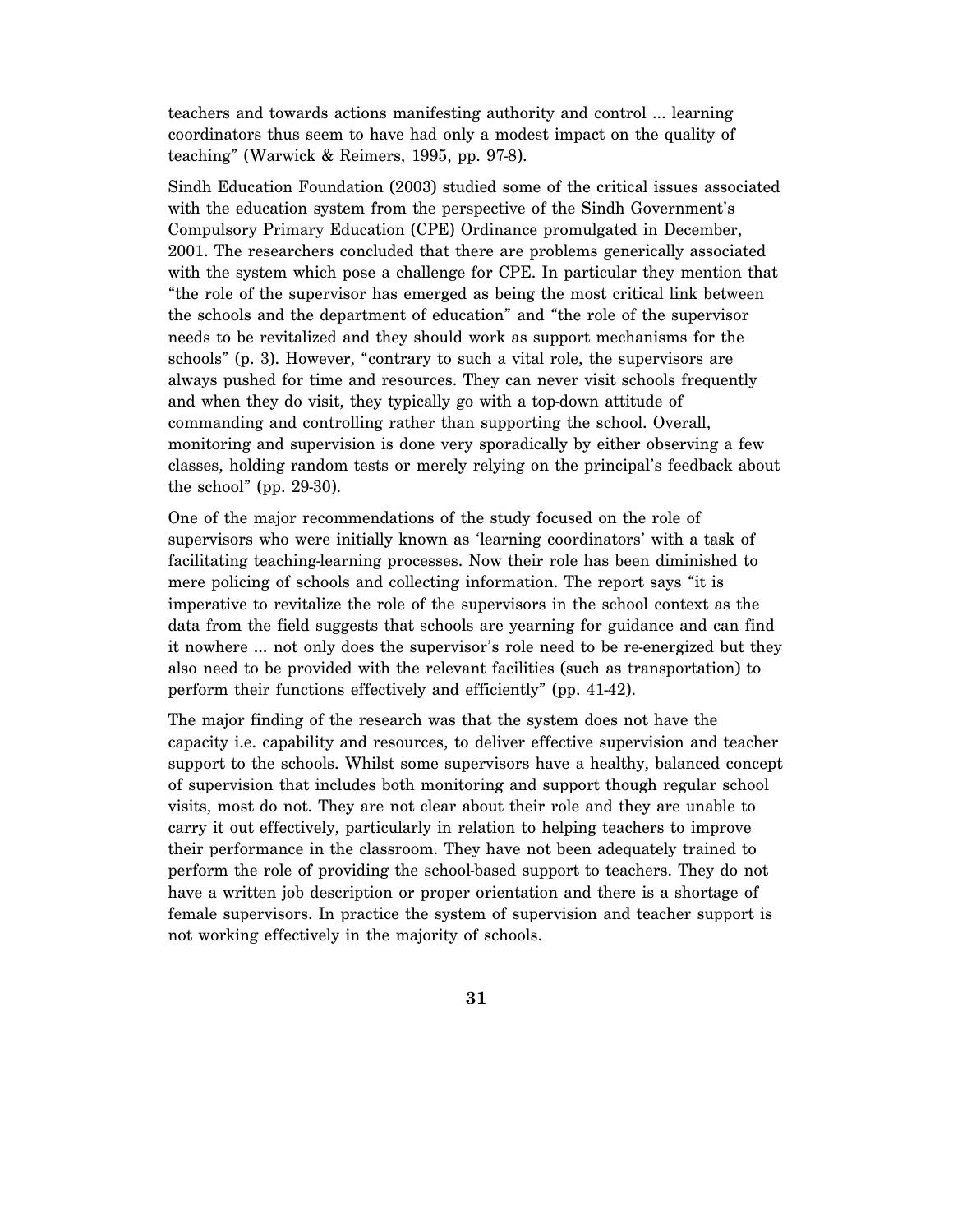The major reasons for this situation are:

- Department officials are not clear about the support aspect of their role and most of what supervisors do is administrative monitoring. They do not have written job descriptions or proper orientation.
- Most supervisors do not have the capability (knowledge, skills and attitudes) to carry out the role effectively, particularly in relation to helping teachers to improve their performance in the classroom. Their understanding of supervision is limited to "inspection" of schools. They go to schools to check what is 'not good' or 'bad', rather than also looking at what is working well. Because of that there is very limited identification of good practices.
- There are not enough supervisors, particularly female supervisors, to carry out the work required. Some supervisors have up to 60 schools to look after.
- They do not have sufficient resources, such transport, to get to the schools as often as they should, particularly in the case of females. There is a disincentive for them to visit schools because they have to personally bear the cost of travel as no TA/DA has been available in recent years.
- There has been a breakdown of trust and positive relationships between teachers and supervisors. Teachers do not have confidence in their supervisors to provide the help that they need and many supervisors avoid going to schools and doing the work that they are supposed to do.
- Most of the supervision is at the level of headteachers. When supervisors visit schools they mostly meet the headteachers only and do not have a relationship of trust with the teachers.
- There is a feeling of threat amongst supervisors that teachers are now getting training in modern teaching methods with which they themselves are not very familiar. In the past they would throw their weight around by exercising the authority of their position, but they are more reluctant now because of their lack of knowledge about the recent teaching methods and practices that the teachers are fast becoming familiar with.
- An important factor in the power of their position is that of conducting examinations which is totally controlled by the supervisors. Teachers are scared of the consequences of challenging anything that comes from the supervisors as they think that supervisors might fiddle with the examination papers and alter their results.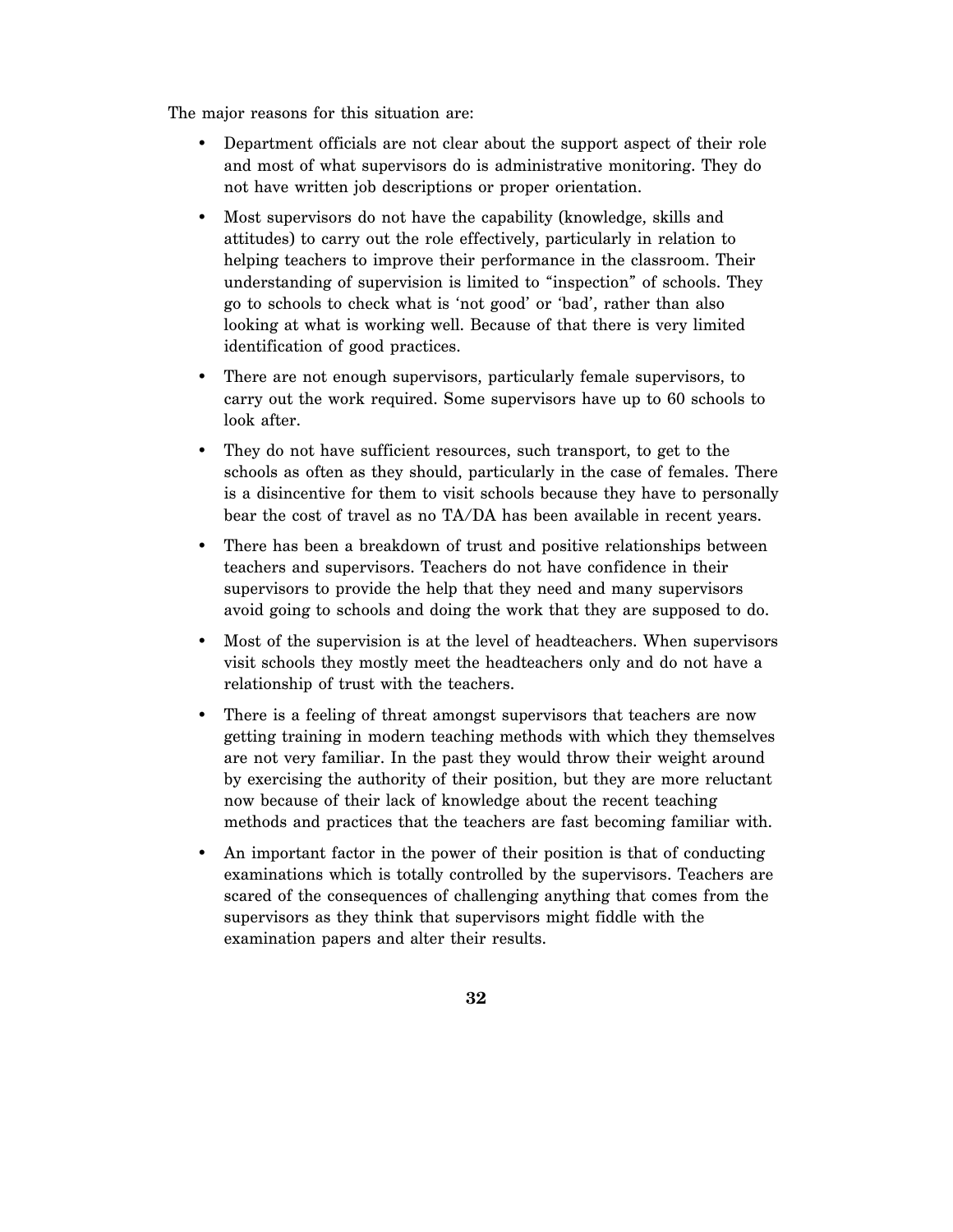• Overall, the system of accountability is very weak and therefore both teachers and supervisors are getting away with poor performance with few repercussions as it is very difficult to dismiss a permanent employee. This situation is not conducive to improving the quality of teacher performance and is therefore in need of reform if teacher status is to be enhanced.

#### **Gender**

Pakistan explicitly takes account of gender in government schools with mostly separate schools for males and females (though there are some coeducational schools). There are complex and different relationships involving the gender of teachers and the schooling of boys and girls though it is clear that schools are strongly implicated in perpetuating the gender divide, largely to the disadvantage of girls. For example, Qureshi, Pirzado, and Nasim (2007) claim that:

Our observations of schools in rural Sindh and further discussion with teachers revealed that girls sweep classrooms, fetch drinking water and ensure the supply of chalks and maintain blackboards. Boys, on the other hand, lead school assemblies and are in charge of classroom discipline. … This pattern of boys' and girls' activities in schools suggests that management and leadership positions are for boys (men) and maintenance and house-keeping functions are for girls (women), a reflection of practices in the wider local society (p. 138).

A significant issue in rural girls' primary schools is their inability to retain women teachers with adequate training. Most of the female teachers come from the cities and for them to live in a rural village can be a frightening and uncomfortable experience. Hence many do not stay very long. A girl's access to education depends on her family's willingness to send her to school and that is dependent on many factors including the value placed on education, accessibility to school, school environment, quality of teaching and learning, economic and social costs of sending girls to school. "The overall state of school can play a part in changing a family's perceptions and can contribute to securing their willingness to educate girls. If the school is not ready to cater to the educational needs of the girl child and cannot offer an enabling teaching-learning environment then families alone cannot be blamed for discriminating against girls' education" (Sindh Education Foundation, n.d., p. 44).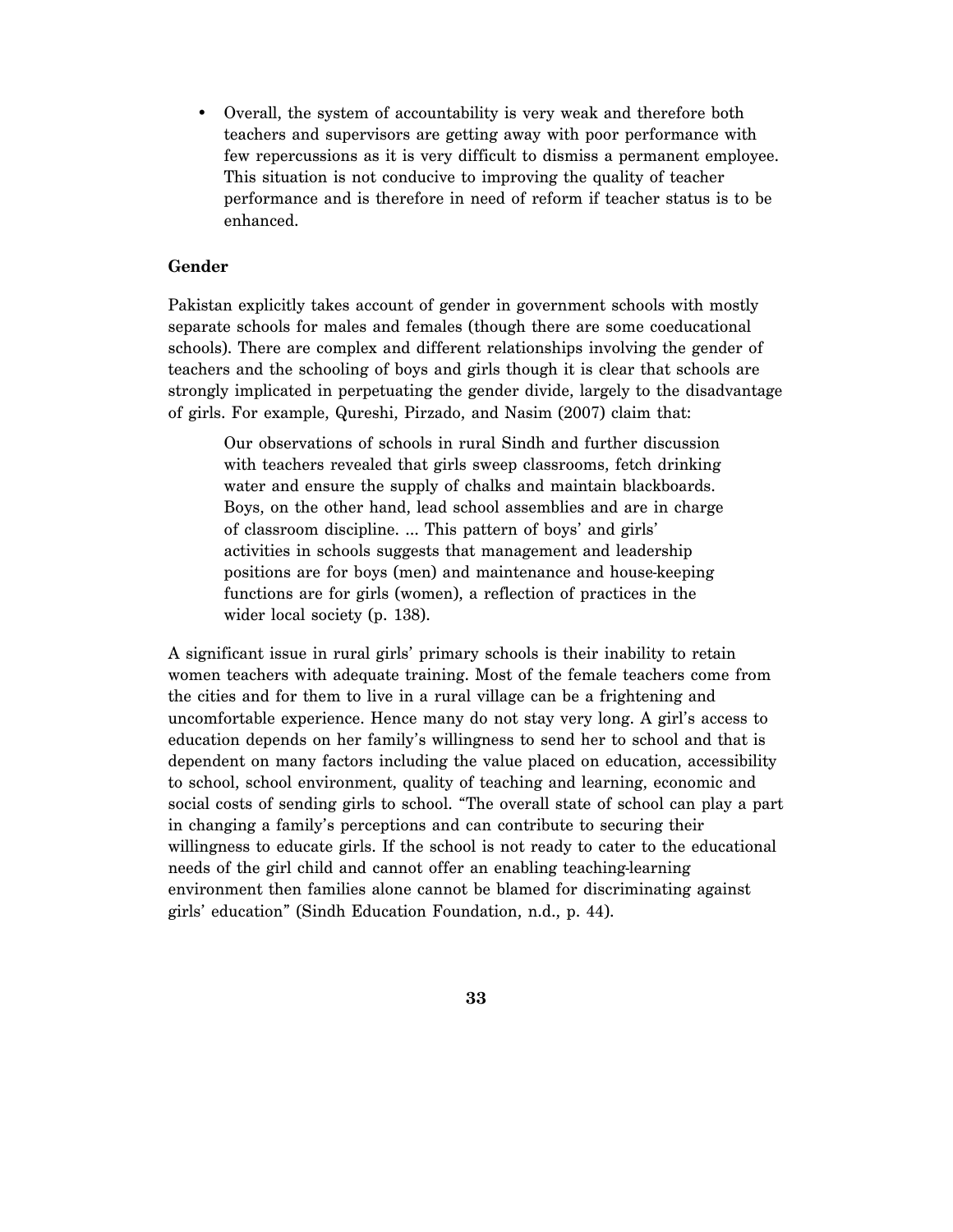The results of a survey reported in Sindh Education Foundation (n.d., p. 44) indicated the following barriers to girls' education in 5 districts surveyed:

- Household constraints and demands for girls to work at home
- Poverty
- Discrimination against girls and in favour of boys' education
- Lack of female teachers in schools
- Accessibility to school/lack of transport facilities
- Opportunity cost of sending girls to school
- Socio cultural constraints.

However, the report also points out "that 86% of respondents were convinced that education is necessary for girls, which means that if schools succeed in offering an encouraging learning environment, communities would take initiative in sending their daughters to school … any intervention designed for the promotion of education should be geared to *improving the educational processes*  in the school rather than being confined to increased numbers of children in schools" (p. 48, my emphasis). Increasing the number of female teachers is also a priority issue.

A broader socio-cultural perspective is adopted by Farah and Shera (2007) in their review of policies and programmes for girls' education and they conclude:

Educational improvement is dependent on several interactive factors. Neither teacher training nor learning materials on their own can ensure better teaching, and neither scholarships nor free meals in school are sufficient to keep girls in school. The range and complexity of critical factors that influence educational access and quality need to be identified and addressed more carefully. Promoting gender parity and equality in education at all levels requires affecting the sociocultural and economic context. The right to education promised by the policy cannot be claimed by women unless their rights in other spheres of life are recognized and given (pp. 37-38).

The research revealed that gender is an important factor in teacher performance though not necessarily at the level of the classroom. Teachers reported that the issues facing male and female teachers in the classroom are much the same but in the wider family, community and even national context the females suffer discrimination. Further research involving classroom observation of male and female teachers would be useful to validate this point. Some key issues affecting female teachers are: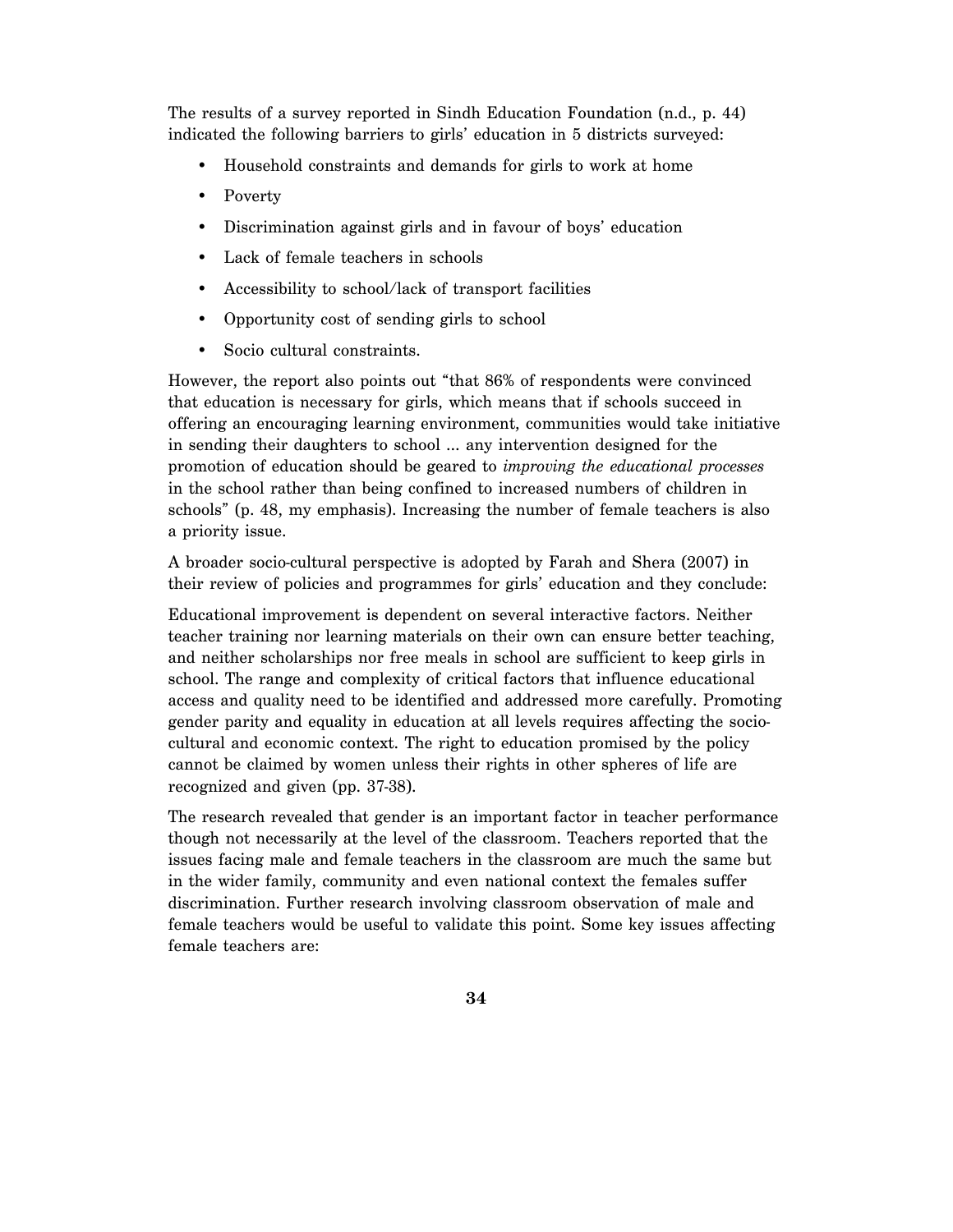- Low standard of life and disempowerment due to lack of education of women
- Unsupportive government policies for female teachers
- Lack of family support for female teachers
- Low level of community support for female teachers and sending girls to schools
- Lack of academic and professional development opportunities for female teachers
- Lack of girls schools' especially at elementary and secondary level in rural areas of Sindh
- Lack of awareness regarding the other benefits of girls' education besides getting employment
- Lack of support mechanisms (most female teachers are not sufficiently mobile to get support and facilitation from the system; they need the support persons to come to them)
- Poor access to information
- Fewer opportunities for female teachers to express their ideas and experiences
- School buildings often have no toilet facility and proper boundary wall
- Location of girls' schools is a problem if they are close to boys' schools or any place where there is a lot of presence of males
- Lack of counselling at school and community level especially to address the question; "what will our girls do after getting education?"
- Lack of wide exposure of female teachers and girl students to broaden their outlook and improve their confidence etc (in the case of local teachers there is little opportunity for girls and teachers to experience a diversity of interactions)
- There should be a policy of age relaxation regarding the recruitment of female teachers and admission of girl students.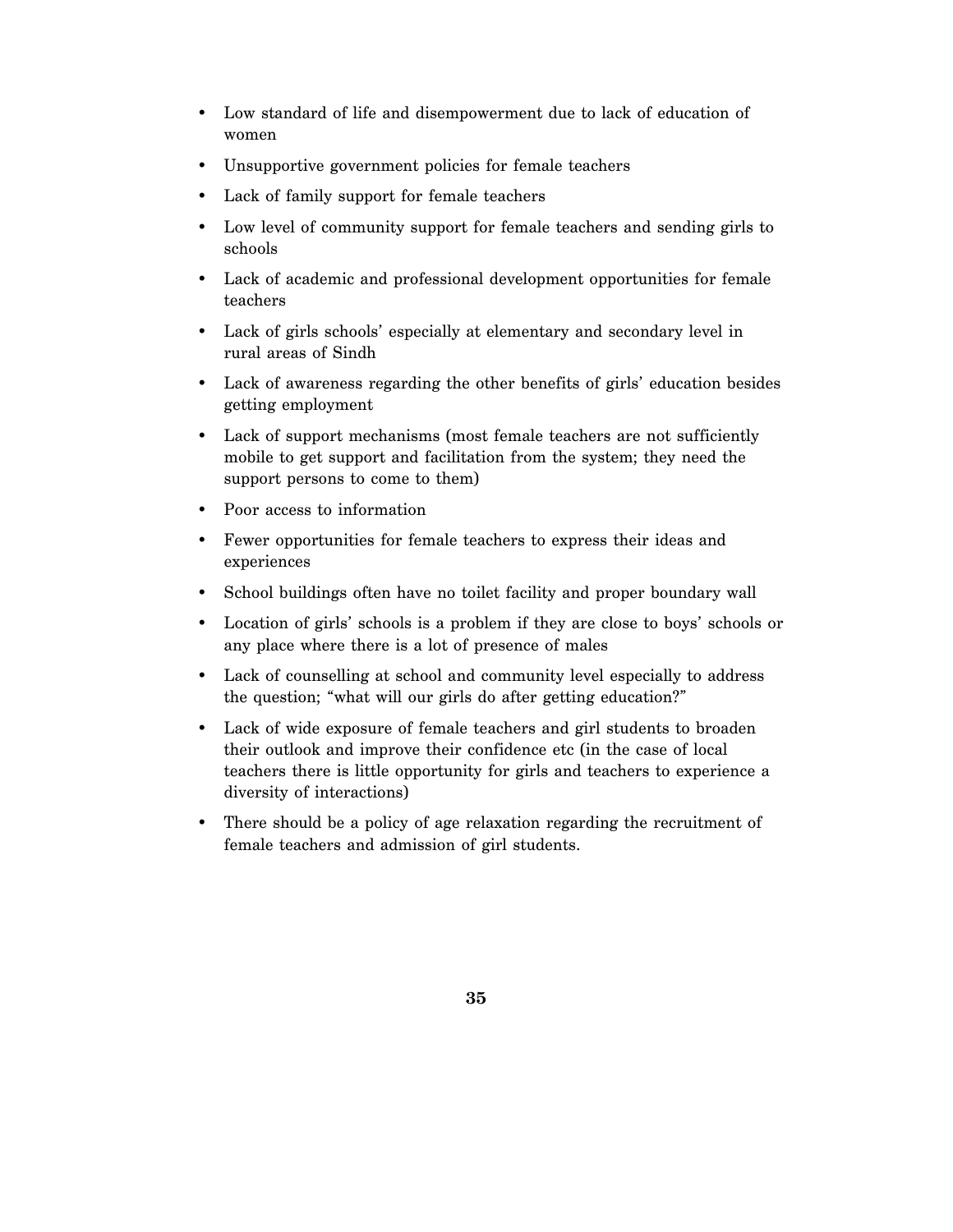# **Emerging Issues and Challenges**

It is clear from the above analysis that major reforms are needed to upgrade the quality of school education and improve the status of teachers in Pakistan. To improve the status of teachers the most important emerging issues are:

- Reform the system of pre-service and in-service education and training of teachers
- Develop capacity for effective and supportive supervision of teachers in all schools
- Encourage the recruitment and professional development of female teachers.

In line with these issues the following challenges must be faced to improve the status of teachers:

- 1. The need to develop an overall strategy for teacher development and improvement at the provincial and national levels based on the establishment of faculties of education in multi-disciplinary universities in each province (where such do not already exist). Existing GECE's could be upgraded to become affiliated colleges of the faculties of education and PITE's need also to be upgraded for the overall improvement of teacher education and training.
- 2. Provision of a functional and effective system of supervision of the schools at district level with an emphasis on teacher support to improve teacher performance and student learning outcomes.
- 3. Mobilizing governments at all levels to address the issue of community and family support for female teachers and revise policies to encourage the recruitment and development of female teachers.

# **Conclusion**

The importance of teachers cannot be overestimated. They are the ultimate key to educational change and school improvement. Schools, systems and ministries spend large amounts of time and funds, besides inviting foreign donors as experts who are far removed from the realities of the context, deliberating the restructuring of schools, the composition of national and provincial curricula, and the development of benchmark assessments. However, all these things are of little value if they do not take the teacher into account. It is important to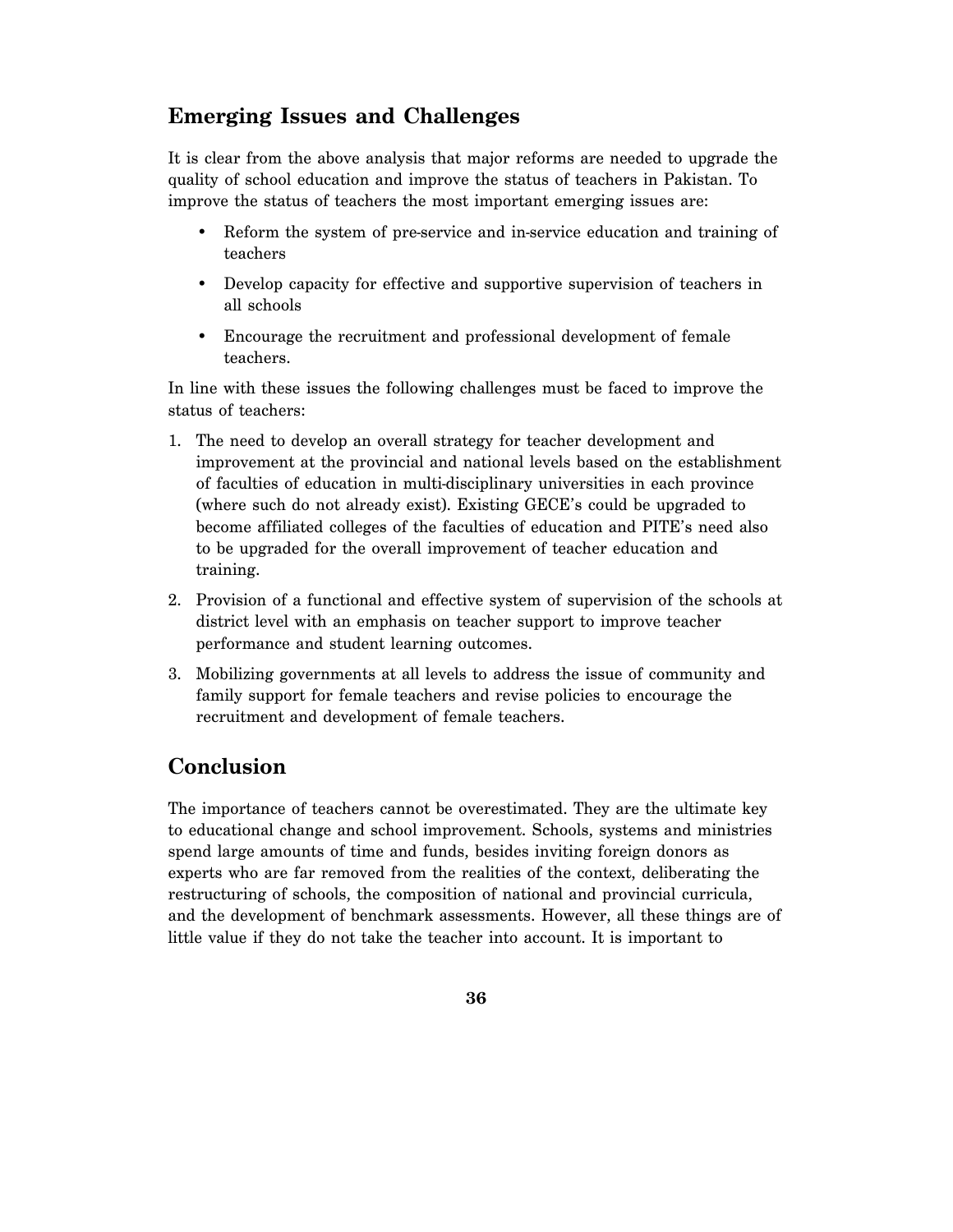understand that teachers do not merely deliver the curriculum. They develop, define and reinterpret it too. It is what teachers think, what teachers believe and what teachers do in the classroom that ultimately shapes the kind of learning that young people get (Hargreaves, 1999). This is the reason why there is a growing need to place the status of teaching at the top of our research, policy studies and improvement agendas.

Policy-makers often have superficial, stereotypical, and one-dimensional views of the work of teachers. They can become so obsessed with neat and tidy reform programmes in teaching strategies or in curriculum content, that they overlook all the complex, messy and multifaceted aspects of teaching, working, organizing and caring that are both integral to and unavoidable aspects of a teacher's day. As Acker (1999, p. viii) points out in her intensive ethnography spanning several years, the life of difficulty, the dedication, the complexity, the busyness, the messiness, the agony, the ecstasy and sometimes the sheer rib-cracking hilarity of teachers' working lives needs to be understood by policy-makers.

For some reformers, improving teaching is a matter of developing better teaching methods, of improving instruction. Training teachers in new classroom management skills, in active learning, co-operative learning, one-to-one counselling and the like is the main priority because educational conferences recommend such to successive governments in Pakistan. These things are important, but we are also increasingly coming to understand that developing teachers and improving their teaching involves more than giving them new 'tricks of the trade'. We are beginning to recognize that, for teachers, what goes on inside the classroom is closely related to what goes on outside it. The quality, range and flexibility of teachers' classroom work are closely tied up with their professional growth - with the way in which they develop as people and as professionals. Unfortunately, most teachers do not think about teaching as a career, therefore professionalism lies only with a few committed persons.

Teachers' lives studies conducted in Pakistan e.g. Bashiruddin (2002) and Halai (2001) reveal that teachers teach in the way they do not just because of the skills they have or have not learned. The ways in which they teach are also rooted in their backgrounds, their biographies, which largely determine the kinds of teachers they become. Their careers including their hopes and dreams, their opportunities and aspirations, or the frustration of these things, are also important for teachers' commitment, enthusiasm and morale. Also important are relationships with their colleagues, either as supportive communities who work together in pursuit of common goals and continuous improvement, or as individuals working in isolation with the insecurities that sometimes brings.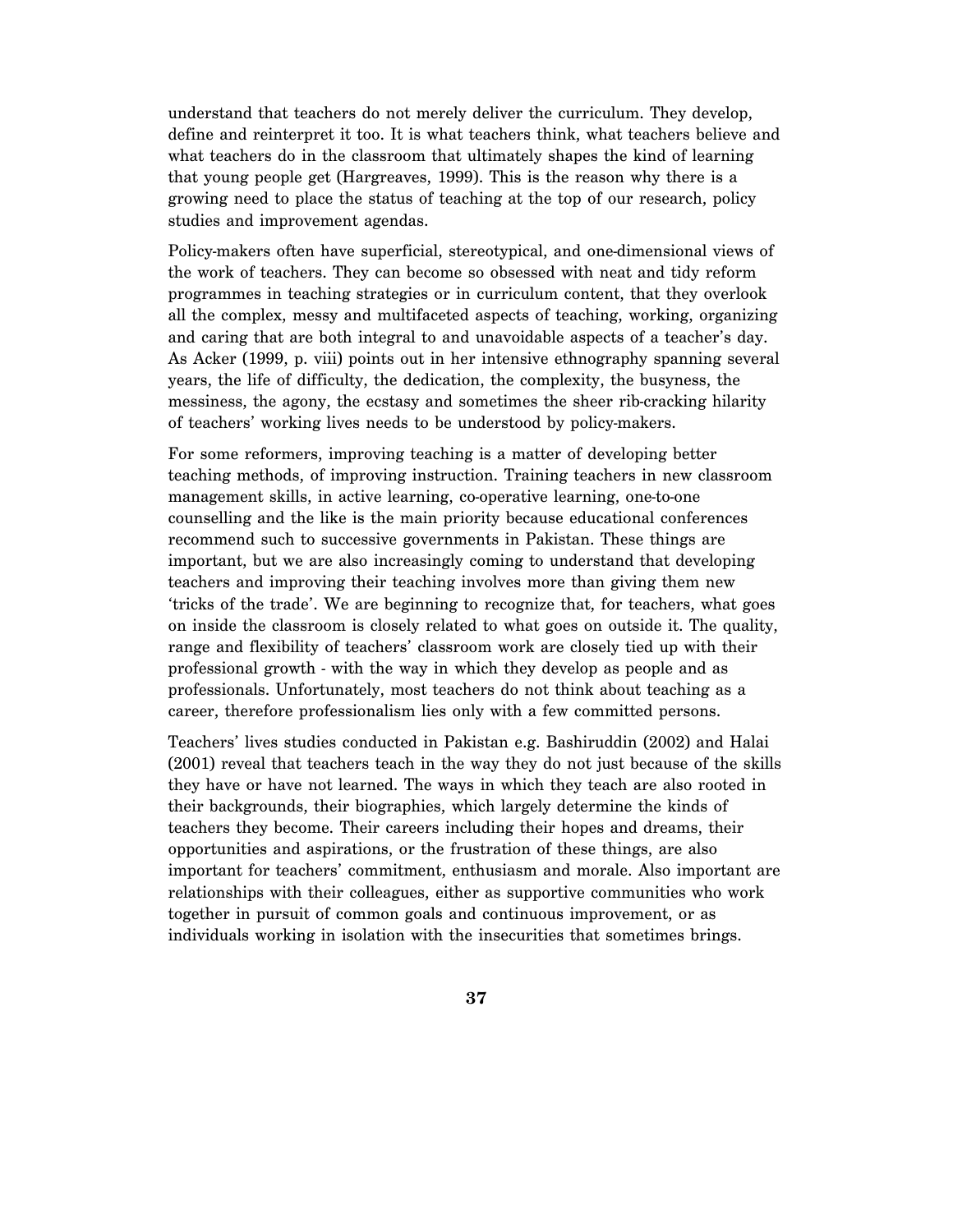Teachers of children in the years before adolescence have a profound influence on their learning and their lives. In primary schools in Pakistan, children spend most of the school year with a single teacher in a single class as members of one community. In their waking hours, they see more of their teacher than they do of their parents. Teaching in primary and elementary schools is without a doubt one of the most important roles in society in terms of its capacity to shape the hearts and mind of our future citizens. This is often overlooked because in an exam-oriented Pakistan whatever status teachers have, to a large extent, comes from teaching secondary classes (Vazir, 2003).

As we are coming to understand these wider aspects of teaching and teacher development, we are also beginning to recognize that much more than pedagogy, instruction or teaching method is at stake. Teacher development, teachers' careers and teachers' relations with their colleagues along with the conditions of status, reward and leadership under which they work all affect the quality of what teachers do in the classroom. The status of teachers in Pakistan must be improved.

**Note 1:** At the time of the Symposium the final report of the research project was still under review.

**Note 2:** We wish to thank Dr Anjum Halai for her helpful comments on a draft of this paper.

### **References**

Abbasi, M. H., & Khokhar, F. H. (1994). *Teacher Education in Pakistan.*  Proceedings of the 12th Conference of Commonwealth Education Ministers, Islamabad.

Acker, S. (1999). *The Realities of Teachers' Work*. London: Cassell.

Ahmed, M. (2006, June 10). Speech to Shura Hamdard. *Dawn*, p. 18.

Ali, S. I. (2006, June 10). Speech to Shura Hamdard. *Dawn*, p. 18.

Baber, S. A., Sarwar, Z., & Safdar, Q. (2005). Networks of Learning: Professional Associations and the Continuing Education of Teachers. In J. Retallick & I. Farah (Eds.), *Transforming Schools in Pakistan: Towards the Learning Community*. Karachi: Oxford University Press.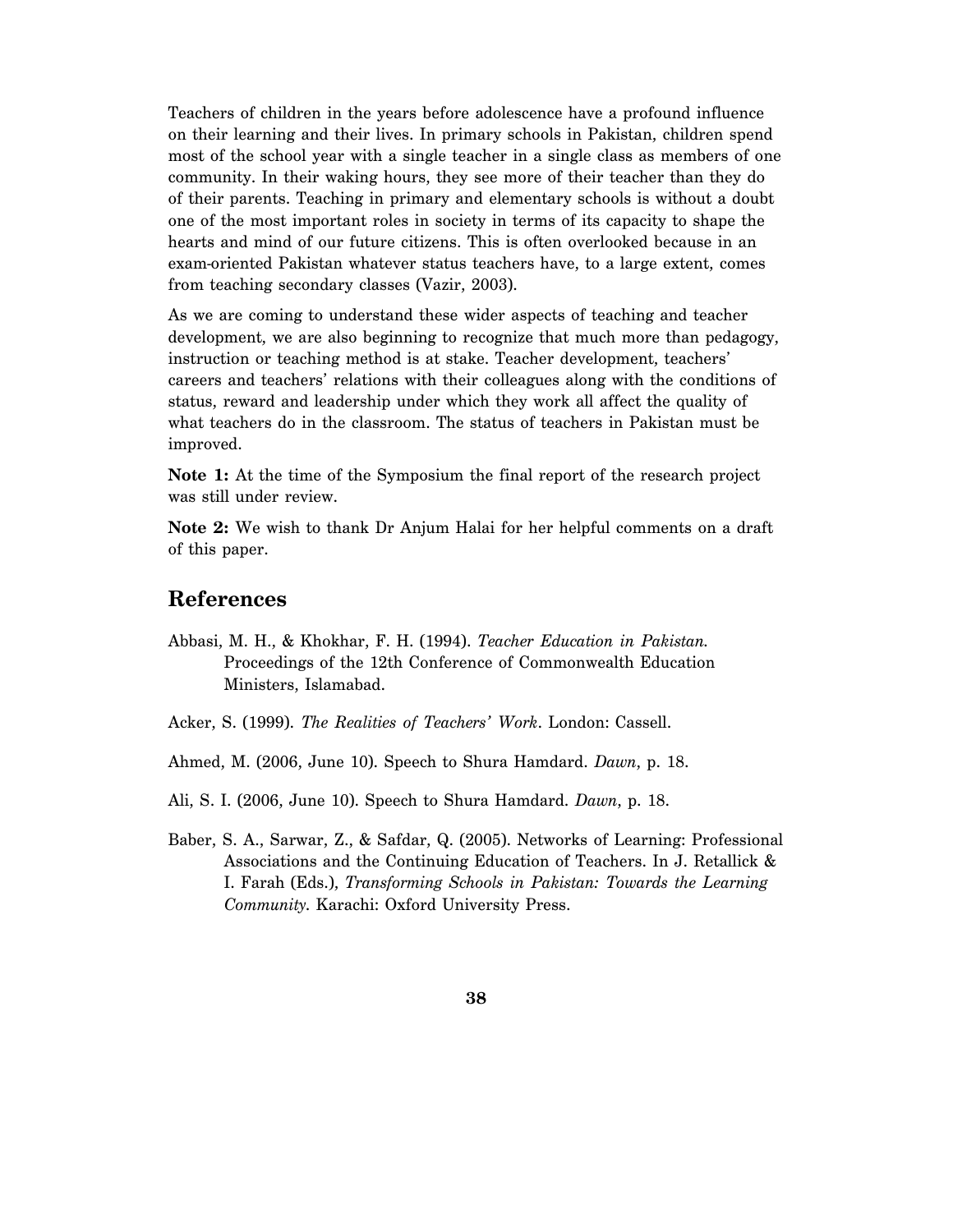- Bashiruddin, A. (2003). *Learning English and Learning to teach English: The case of two teachers English in Pakistan.* Unpublished doctoral thesis, Ontario Institute for Studies in Education, University of Toronto.
- Carr, D. (2003). *Making Sense of Education: An Introduction to the Philosophy and Theory of Education and Teaching*. London: Routledge, Falmer.
- Day, C., Kington, A., Stobart, G., & Sammons, P. (2006). The Personal and Professional Selves of Teachers: Stable and Unstable Identities. *British Educational Research Journal, 32*(4), 601-616.
- Duke, D. L. (1990). *Teaching: An Introduction*. McGraw-Hill Publishing Company.
- ESRA Pakistan (2005). *Technical Report on Teacher Behavior, Student Achievement, and Head Teacher Performance*. Islamabad: Author.
- Farah, I., & Shera, S. (2007). Female Education in Pakistan: A review. In R. Qureshi & J. Rarieya (Eds.), *Gender and Education in Pakistan*. Karachi: Oxford University Press.
- Federal Ministry of Education (2006, June 30). Newspaper Report. *Dawn*, p. 1.
- Gore, J. M. (1993). *The Struggle for Pedagogies*. London: Routledge.
- Halai, N. (2002). *Munazza's Story: Understanding science teaching and conceptions of the nature of science in Pakistan through a life history study*. Unpublished doctoral thesis, Ontario Institute for Studies in Education, University of Toronto.
- Hargreaves, A. (1999). Series Editor's Foreword. In S. Acker, *The Realities of Teachers' Work*. London: Cassell.
- Hargreaves, A., & Earl, L. (1996). *Schooling for Change*. London: Falmer Press.
- ILO/UNESCO. (1966). *The 1966 ILO/UNESCO Recommendation Concerning the Status of Teachers*.
- Issues and Policies Consultants (2005). *Teacher Management Study*. The World Bank and Department for International Development, UK.
- Jaffer, R., et al. (2001). *What Makes a Good Teacher? Perspectives of Children, Parents and Teachers*. Lahore: Institute of Social Sciences.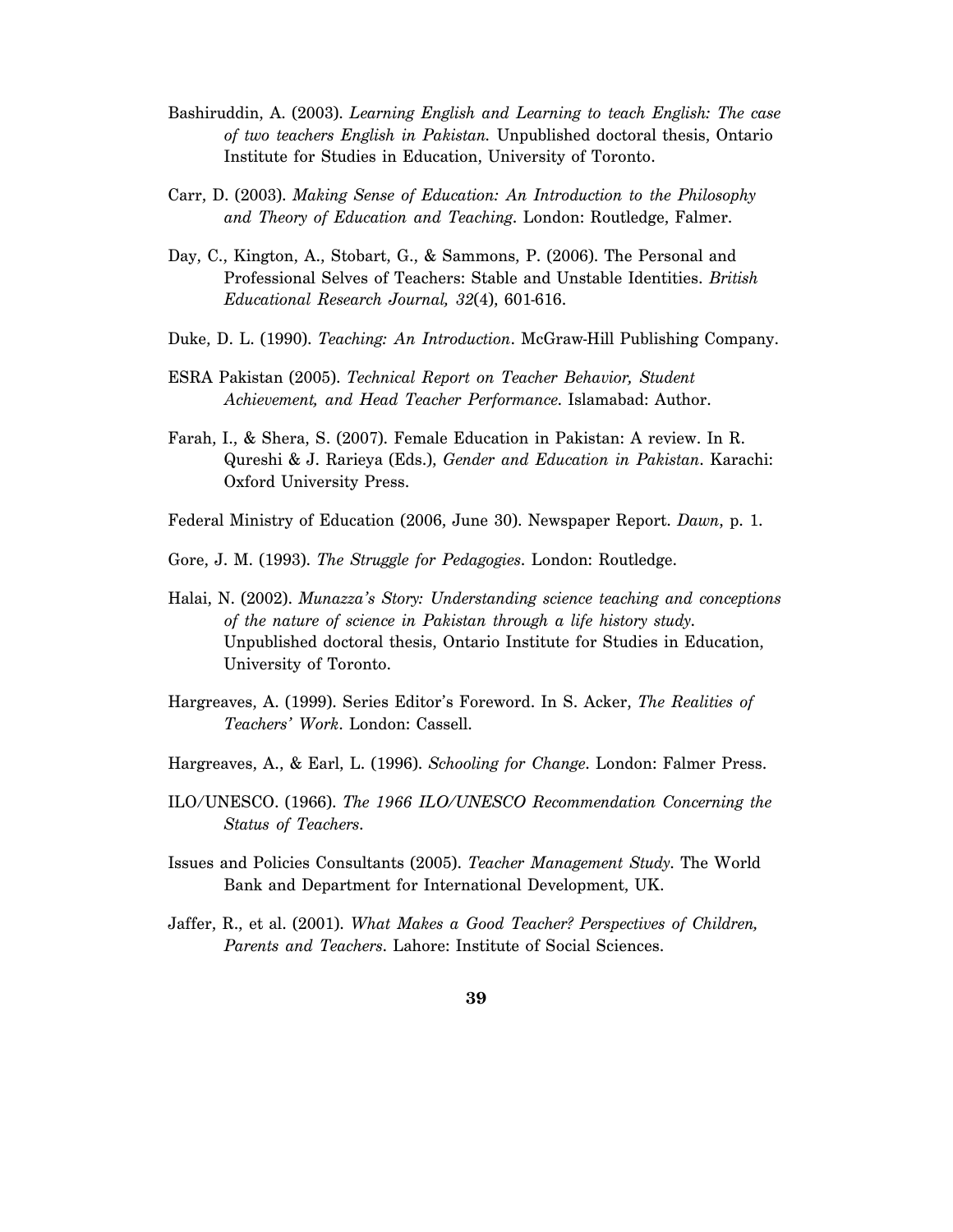- Kardar, S. H. (2005). *Funding of In-service Teacher Training in Sindh and Balochistan*. Unpublished report.
- Khan, S. R. (2005). *Basic Education in Rural Pakistan*. Karachi: Oxford University Press.
- Memon, M., & Bana, Z. (2005). Pedagogical Leadership in Pakistan: Two Head Teachers from the Northern Areas. In J. Retallick & I. Farah (Eds.). *Transforming Schools in Pakistan: Towards the Learning Community*. Karachi: Oxford University Press.
- Ministry of Education. (1998). *National Education Policy 1998-2010*. Islamabad: Government of Pakistan.
- Ministry of Education (2001). *Education Sector Reforms*. Islamabad: Government of Pakistan.
- Qaisrani, N., & Sarfaraz, K. (1998). Planning of Basic Education in Pakistan. In P. Hoodbhoy (Ed.), *Education and the State: Fifty Years of Pakistan* pp. 177-178). Karachi: Oxford University Press,.
- Qureshi, R., Pirzado, P., & Nasim, S. (2007). Schooling in Rural Sindh. In R. Qureshi & J. Rarieya (Eds.), *Gender and Education in Pakistan*. Karachi: Oxford University Press.
- Quddus, N. J. (1990). *Problem of Education in Pakistan*. Karachi: Royal Book Company.
- Rashid, A. (2001). *Engaging with Basic Education in Pakistan*. Lahore: Society for the Advancement of Education.
- Retallick, J., Tejani, M., & Balouch, S. (2006). *Factors Affecting Teacher Performance in Rural Primary Schools in Sindh*. Unpublished Draft Report. Karachi: UNICEF.
- Rizvi, M., & Elliot, B. (2005). Teachers' Perceptions of their Professionalism in Government Primary Schools in Karachi, Pakistan. *Asia-Pacific Journal of Teacher Education, 33*(1), pp. 35-52.
- Rizvi, M., Shamatov, D., & Siddiqui, N. (2006). *Experiences of Primary Teacher Deployment in Pakistan*. Unpublished research report, Karachi: AKU-IED.